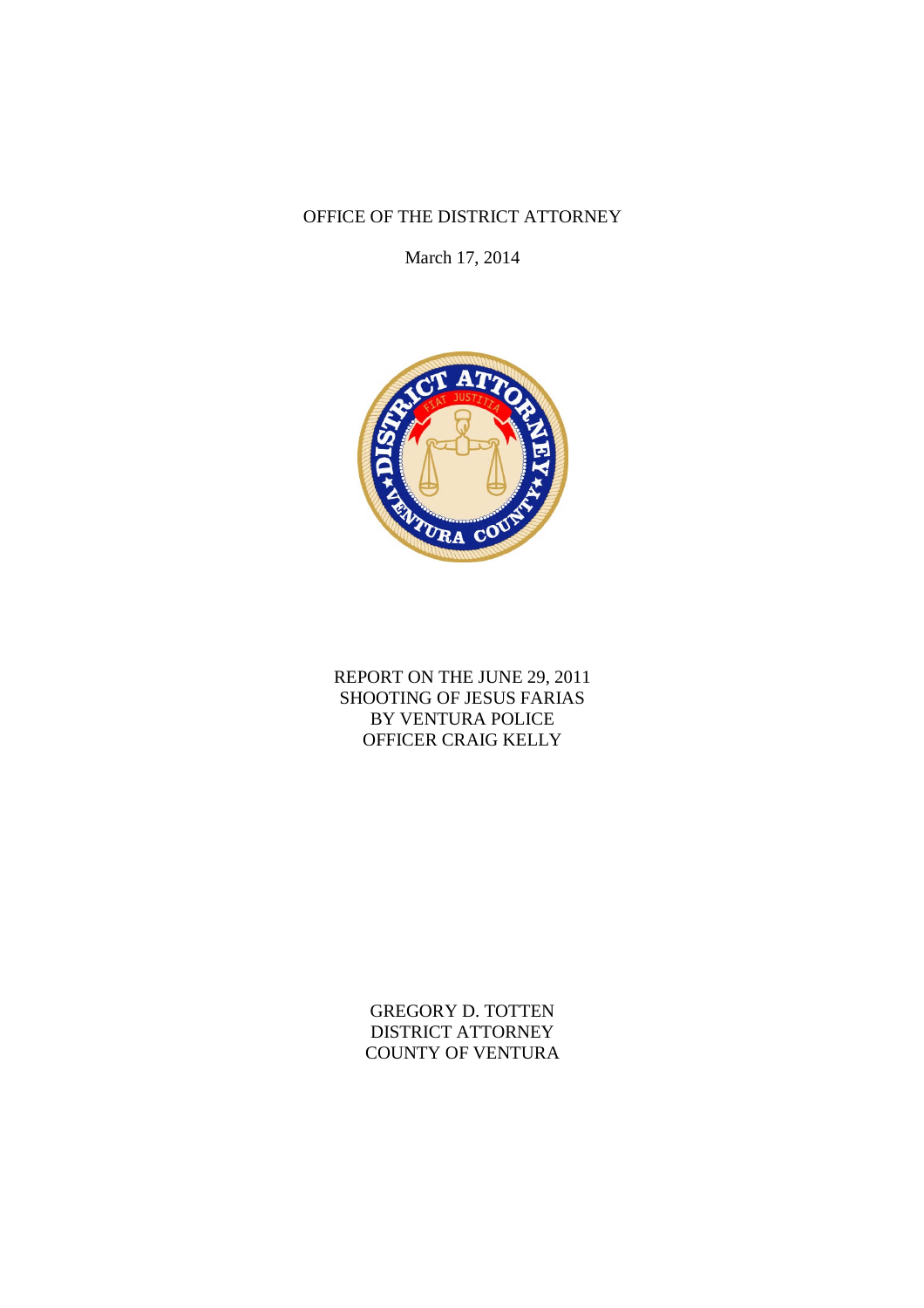# TABLE OF CONTENTS

| I.  |                 |                                                   |
|-----|-----------------|---------------------------------------------------|
| II. |                 |                                                   |
|     | A.              |                                                   |
|     | <b>B.</b>       |                                                   |
|     | $\mathcal{C}$ . |                                                   |
|     | D.              |                                                   |
|     | E.              | ADDITIONAL POLICE RESPONSE AND INVESTIGATION 7    |
|     | $F_{\cdot}$     |                                                   |
|     |                 |                                                   |
|     |                 | 2.                                                |
|     |                 | 3.                                                |
|     |                 | 4.                                                |
|     |                 | a.                                                |
|     |                 | $b_{-}$                                           |
|     |                 | $\mathbf{c}$ .                                    |
|     |                 | d.                                                |
|     |                 |                                                   |
|     |                 | COMMAND POST AND DISPATCH RECORDINGS 18<br>5.     |
|     |                 | б.                                                |
|     |                 |                                                   |
| Ш.  |                 |                                                   |
|     | A.              |                                                   |
|     | <b>B.</b>       |                                                   |
| IV. |                 |                                                   |
|     | A.              | LAW OF HOMICIDE, ATTEMPTED MURDER, AND ASSAULT 22 |
|     | <b>B.</b>       |                                                   |
| V.  |                 |                                                   |
| VI. |                 |                                                   |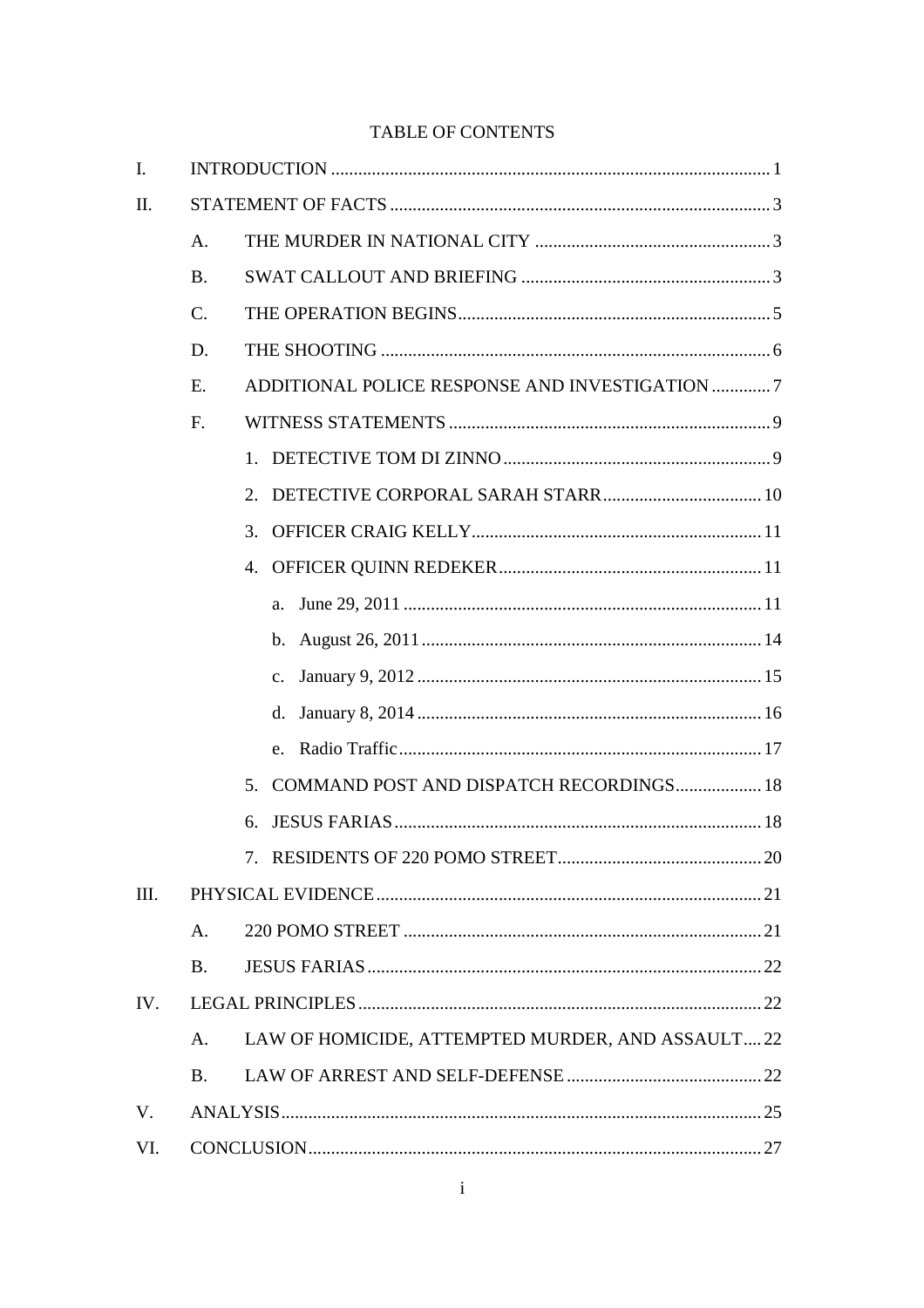#### I. INTRODUCTION

On June 27, 2011, while in National City, California, Jesus Farias shot Antonio Vargas II at point-blank range, killing him. He fled to Ventura, while still in possession of the murder weapon. National City Police followed leads to the city of Ventura and obtained a search warrant for 220 Pomo Street where Farias was hiding.

In the early morning hours of June 29, 2011, Ventura Police Officers surrounded the home at 220 Pomo Street. At approximately 4:49 a.m., they ordered Farias and the other residents to come out the front door with their hands up.

Farias chose to exit the rear sliding glass door which led into the backyard. Ventura Police Department Officers Craig Kelly and Quinn Redeker were covering the backyard when Farias exited the home. Officer Kelly identified them as police officers and ordered Farias to stop. Instead, Farias ran to the back of the yard, hesitated at the back wall as if thinking about jumping it, then ran back toward the house. Officer Kelly continued ordering Farias to stop and warned that he would be shot if he did not. Before Farias reached the house, Officer Kelly fired a single shot which hit Farias in the right side of his back.

The District Attorney's Office has a 24-hour on-call officer-involved shooting team available to all Ventura County law enforcement agencies to assist in the investigation of officer-involved shootings. Once the District Attorney's Office was notified of the shooting, Senior Deputy District Attorney Christopher Harman (who authored this report) and District Attorney Investigator Jim Seitz responded to the shooting scene and consulted with the investigating officers.

1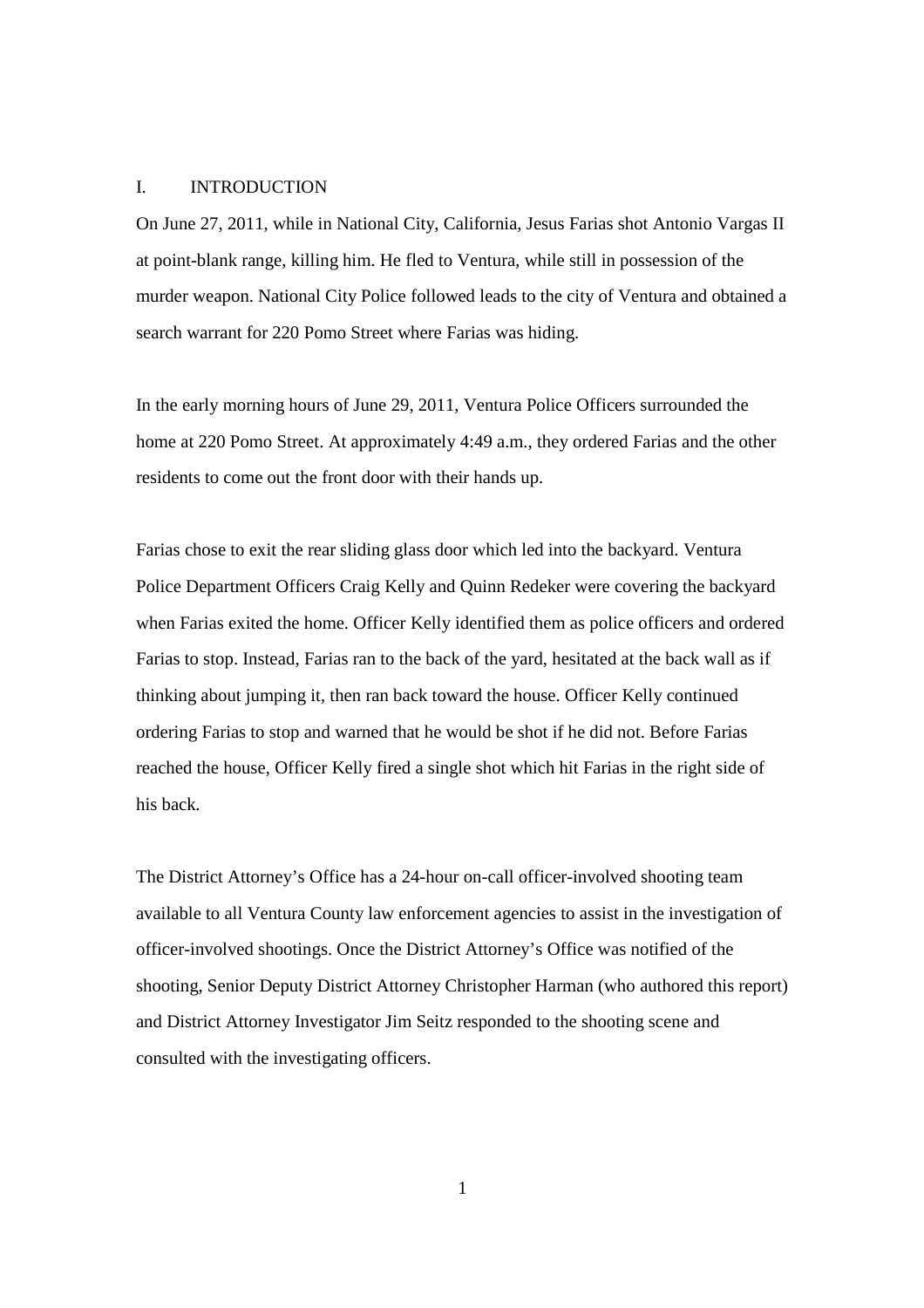The Ventura Police Department conducted an investigation of the shooting, which included interviewing witnesses, collecting physical evidence, photographing the area of the shooting, and collecting reports from involved officers. Officer Kelly declined to make a voluntary statement to criminal investigators about the shooting, but did make a compelled statement to the Professional Standards Unit of the Ventura Police Department. The District Attorney's Office did not review that compelled statement as part of its investigation.

The Ventura Police Department's investigation reports were then submitted to the District Attorney's Office for a determination of whether the shooting of Jesus Farias was justified and, if not, whether criminal charges should be filed. The scope of the District Attorney's review was limited to those issues.

The District Attorney's review included reviewing approximately 500 pages of reports and documents, including interviews of police and civilian witnesses, diagrams, photographs, recorded interviews, records of radio transmissions, interviews of civilian and expert witnesses, and examining the scene of the shooting.

Based on the information available for review, the District Attorney's investigation, and the applicable legal authorities, it is the opinion of the District Attorney that there is insufficient evidence to determine that the shooting of Jesus Farias by Ventura Police Officer Craig Kelly was legally justified. However, because a reasonable police officer in Officer Kelly's position could have been justified in shooting Jesus Farias, there is also insufficient evidence to charge Officer Kelly with any crime.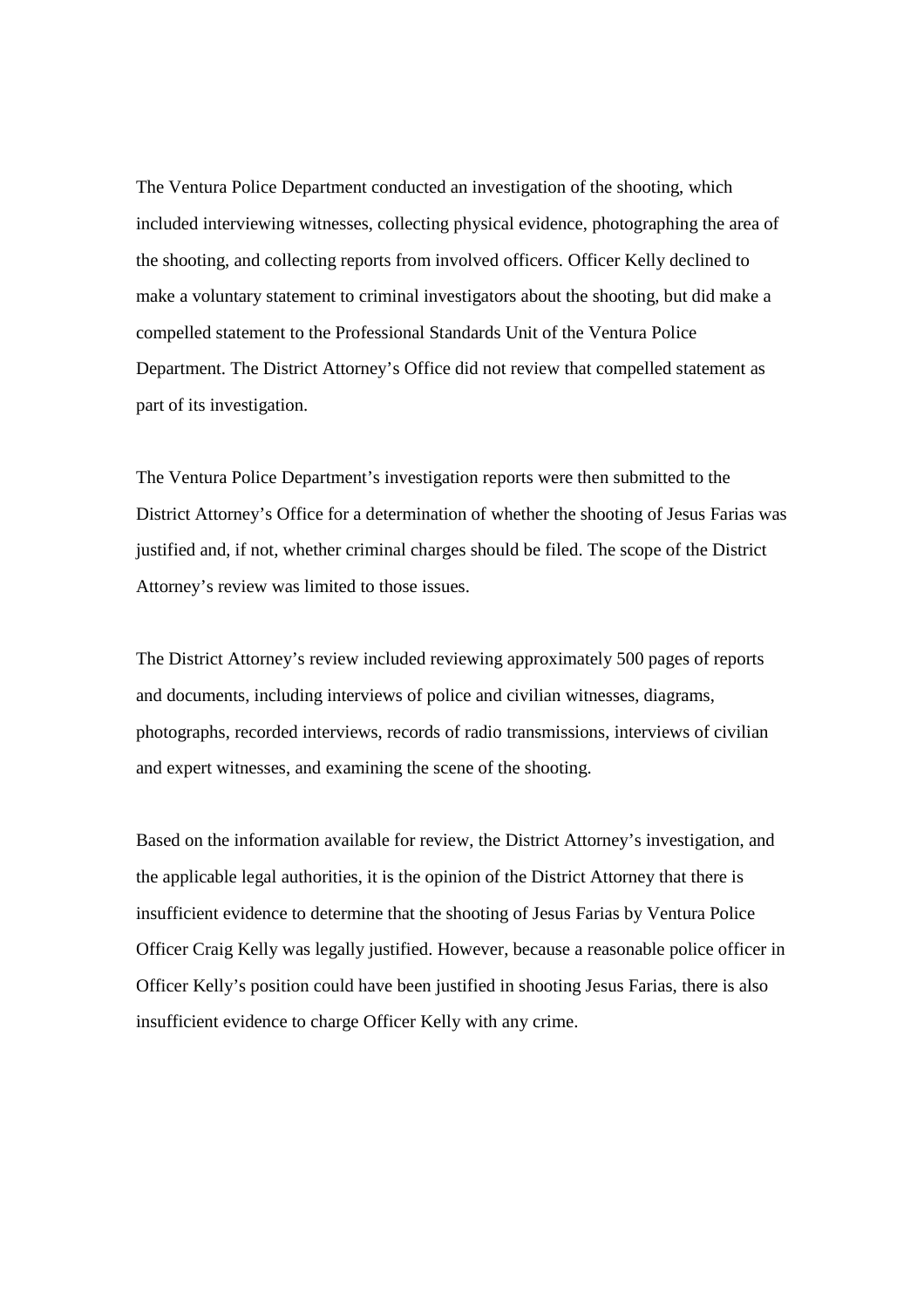### II. STATEMENT OF FACTS

### A. THE MURDER IN NATIONAL CITY

On July 27, 2011, Jesus Farias, a parolee and gang member, shot and killed Antonio Vargas II in National City, California. Immediately after the shooting, Farias fled to Ventura, California. He stayed with acquaintances that lived at 220 Pomo Street in Ventura.

Detectives from the National City Police Department quickly traced Farias to Ventura and the Pomo Street address. The detectives requested assistance from the Ventura Police Department to assist them in capturing Farias. Officer Craig Kelly was among the officers who were assigned to keep the Pomo Street house under surveillance. He was briefed about the National City murder and provided a color photograph of Farias. Officer Kelly was also informed that Farias was a known gang member, should be considered armed and dangerous, and only approached with caution.

## B. SWAT CALLOUT AND BRIEFING

At approximately 12:30 a.m., numerous officers from the Ventura Police Department's SWAT Team<sup>1</sup> were called to the department for a briefing on an operation at 220 Pomo Street. Officer Kelly met with National City detectives while his partner, Officer Quinn Redeker, attended the briefing which began at approximately 2:30 a.m. The officers were told about Farias and his shooting of Vargas. They were also informed that Farias was believed to still be in possession of the murder weapon. Photographs and descriptions of

<sup>&</sup>lt;sup>1</sup> The acronym "SWAT" stands for Special Weapons and Tactics. Ventura Police Department describes its SWAT Team's mission as providing "highly trained personnel for use in incidents where disciplined teamwork, specialized weapons, and tactical skills are needed to resolve high risk law enforcement incidents." http://www.cityofventura.net/pd/about/departments/field-services#9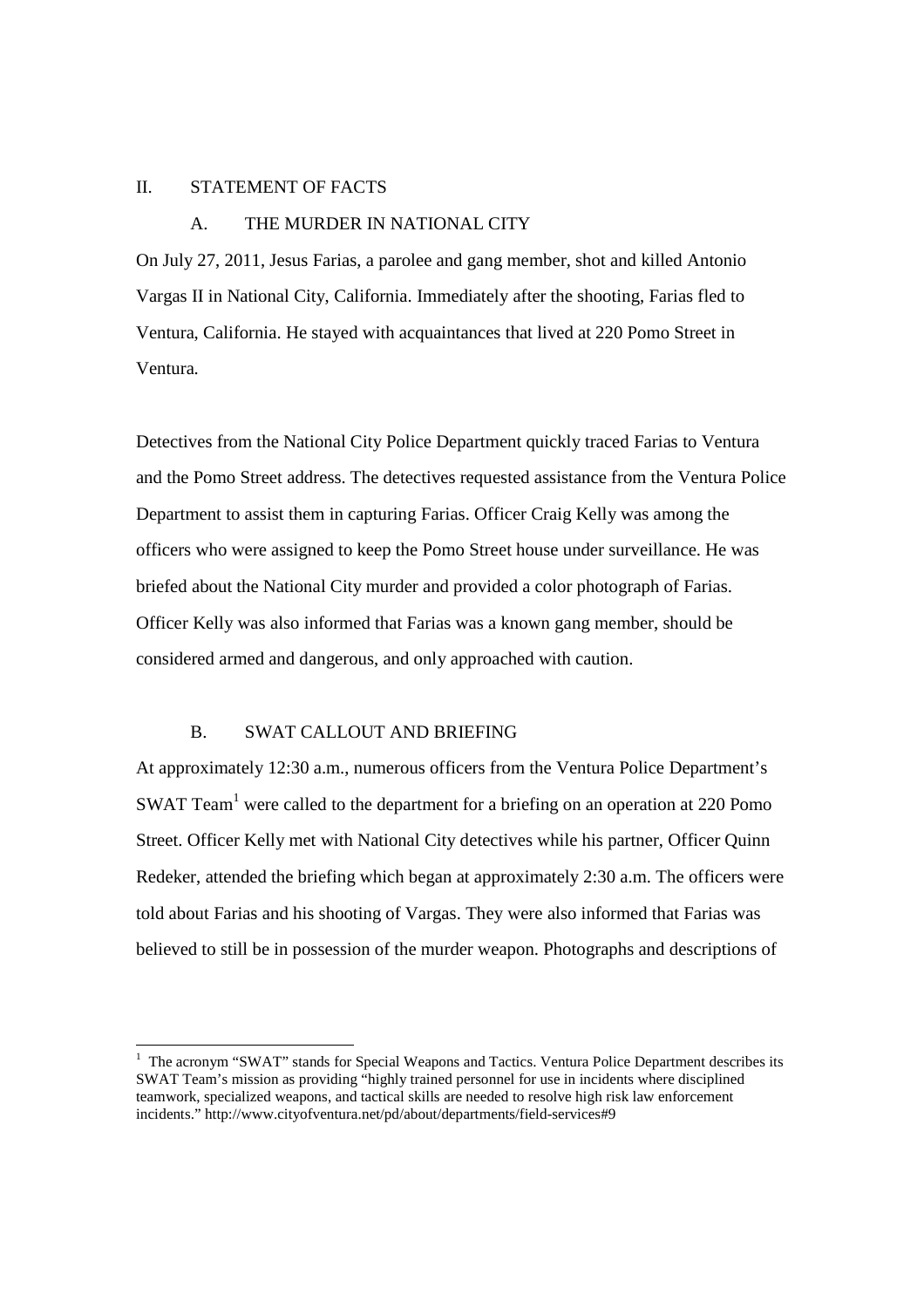Farias were provided at the briefing, and detailed instructions as to each officer's role and position were diagrammed out.

The plan was for SWAT operators to surround the exterior of the house, positioned to contact anyone who chose to flee from the home. After the house was surrounded, the Hostage Negotiating Team would use a public address system to announce their presence and order anyone in the home to exit through the front door with their hands raised. Officers Kelly and Redeker were assigned to cover the northeast portion of the home, which included an attached garage and a fence leading into a side/backyard. Other officers were assigned to keep a visual on the side/backyard.<sup>2</sup>



An aerial view of 220 Pomo Street

<sup>&</sup>lt;sup>2</sup> The SWAT operators referred to each side of the house by numbers: The north side facing the street was "1," the east side was "2," the rear was "3," and the west side was "4." Officers Kelly and Redeker's assignment on the northeast side of the home was referred to as the "1-2" side.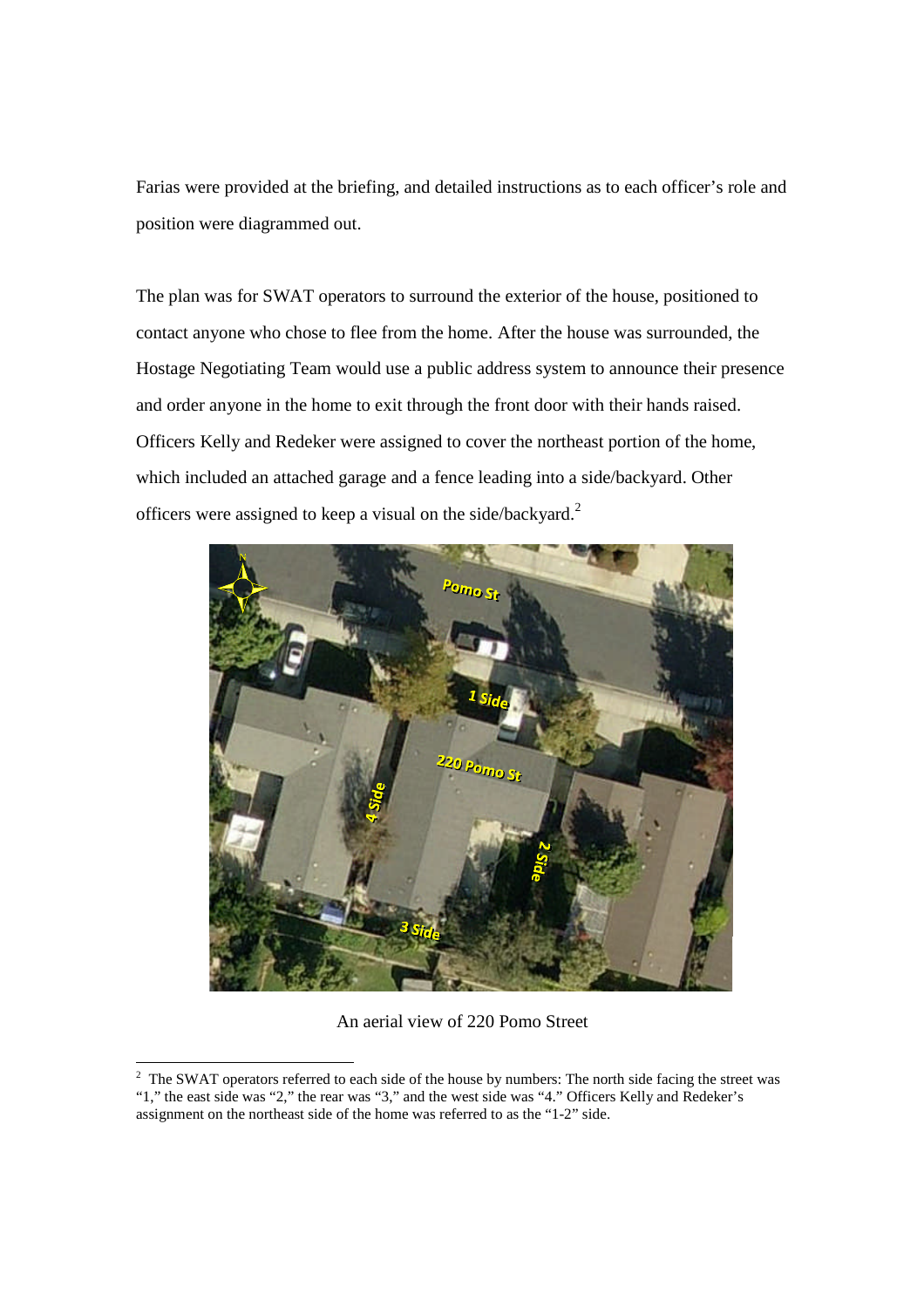Detective William Dolan, who led the briefing, called Officer Kelly after the briefing to give Officer Kelly his particular assignment. He told Officer Kelly that Farias had an active parole warrant as well as an arrest warrant for the National City homicide, and that Farias was to be considered armed and dangerous.

### C. THE OPERATION BEGINS

Numerous police officers convoyed to the area of 220 Pomo Street and deployed in yards around the home. A command post was set up in an armored vehicle stationed just west of 220 Pomo Street and an ambulance also staged nearby.

The home at 220 Pomo Street has an approximately five-foot high wooden fence separating the front yard from the back and side yards. The wooden fence continues on both sides of the home in the backyard. The back of the yard is contained by an approximately five-foot high wall.

The properties behind 220 Pomo Street, 2547 and 2549 Toltec Court, are several feet lower than 220 Pomo Street and a fairly steep bank descends from the wall to those properties. Officers were stationed in the Toltec Court yards directly behind 220 Pomo Street. However, because those homes are considerably lower than 220 Pomo Street, those officers were not able to see into the 220 Pomo Street backyard.

Officer Redeker met up with Officer Kelly and they proceeded to their location on the northeast corner of the home. The officers assigned to cover the backyard were stationed behind the fence at 238 Pomo Street. They reported that vegetation blocked their view of the side/backyard, so Officers Kelly and Redeker moved up to the fence line on the eastern portion of the home so that they could see into the side/backyard.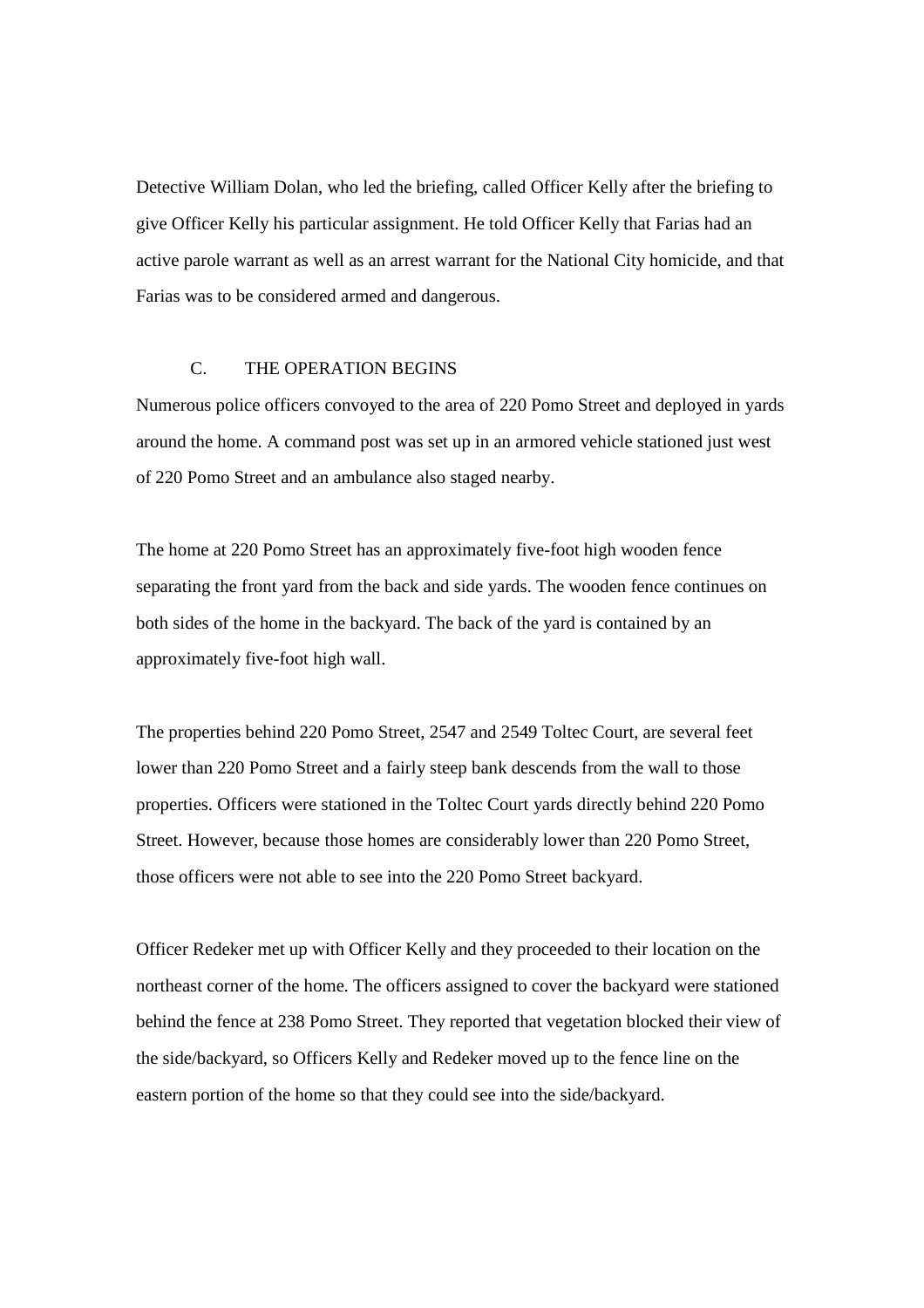### D. THE SHOOTING

At approximately 4:49 a.m., Detective Sarah Starr began announcements in Spanish and English over a public address system. Detective Starr ordered Jesus Farias and all residents of 220 Pomo Street to exit the front door of the home with their hands in the air. One resident, Guadalupe Hidalgo, exited the front door shortly after the announcements began.

Around the same time, Farias opened the rear sliding glass door and entered the backyard. Officer Kelly heard the sliding glass door open and reported "rear slider open" by radio to the command post. He and Officer Redeker moved into the backyard where they encountered Farias as he was running toward the back wall. Farias was wearing baggie jeans and no shirt. Officer Kelly loudly identified himself and Officer Redeker as police officers and began shouting commands at Farias to stop. He also warned Farias that if he did not stop he would be shot.



Two Views of the Backyard at 220 Pomo Street

Farias sprinted to the back wall and hesitated, as if deciding whether to jump the wall or not. He partially raised his hands in the air, and then ran a short distance parallel to the back wall. He then turned and ran back toward the sliding glass door, which was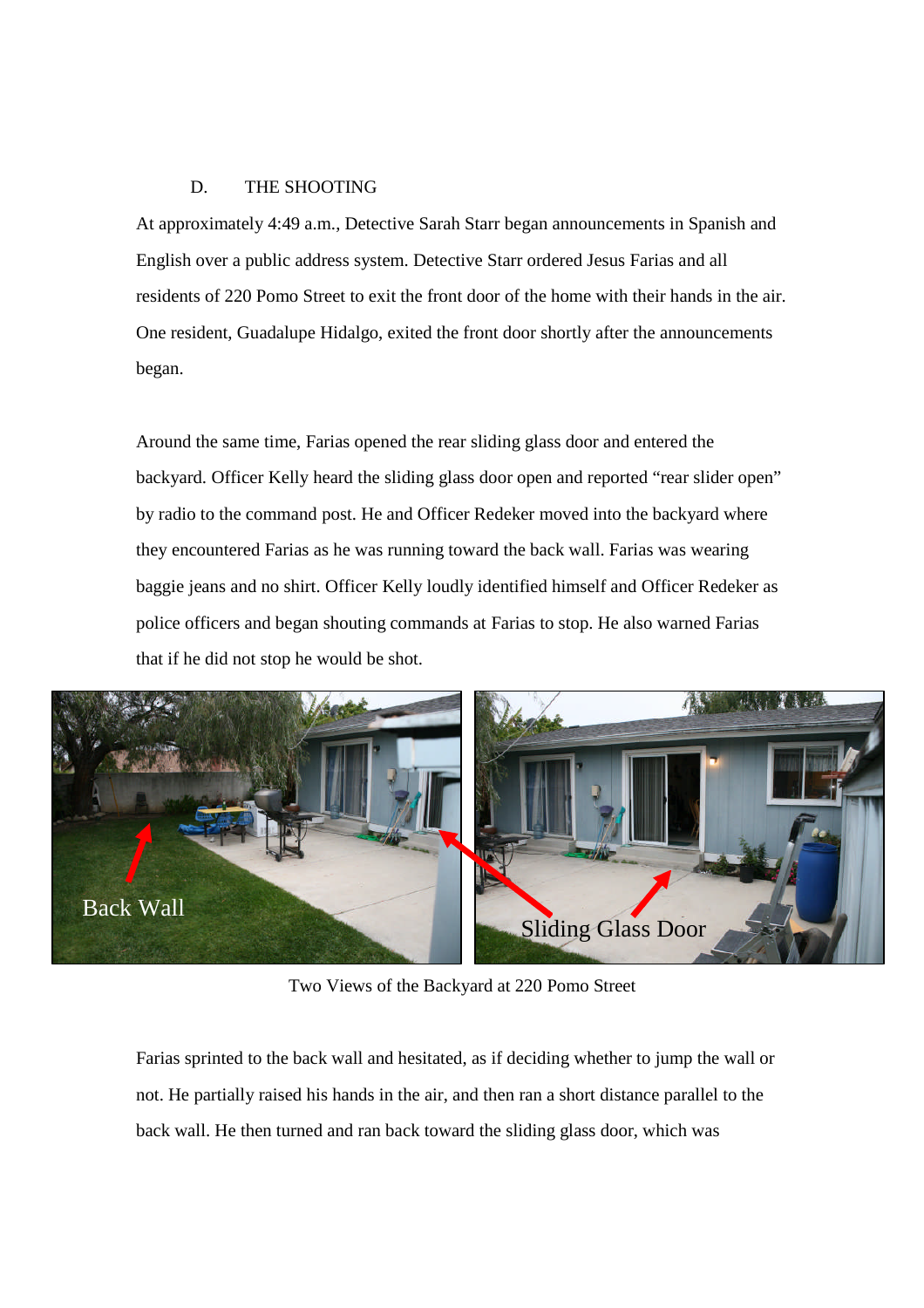approximately 50 feet away. Officer Kelly again commanded Farias to stop and again warned him he would be shot if he did not. Farias continued toward the open door. Before Farias reached the door, Officer Kelly fired one shot from his MP-5 rifle, which hit Farias in the right side of his back and effectively paralyzed him from the waist down.

### E. ADDITIONAL POLICE RESPONSE AND INVESTIGATION

Farias fell into the house after the shot and then pulled himself further along the floor into the house. Officers Kelly and Redeker could hear him screaming but could not see him. Realizing they were standing in the open with no cover, they pulled back to their original position behind the gate.

Garbled radio traffic can be heard immediately after the shot was fired. Thirty-seven seconds afterwards, the command post can be heard asking Officer Kelly to report his status. Kelly is not heard responding, so the command post contacted Officer Redeker, who reported that shots had been fired approximately 55 seconds after the shot. The command post requested further information and Officer Redeker related further details about the incident. Within approximately three minutes after the shooting, Officer Kelly reported, "I fired one shot at the suspect as he was fleeing, attempting to hop the back fence. He ran back inside. No weapon seen."

Three other residents of the home—Victoria Salazar, Wesley Hall and Gustavo Torres exited the home through the front door, where they were contacted by police. All were detained and asked about the incident. Torres and Salazar refused to give any statement to police that morning. Salazar gave a statement at a later date but Torres has never agreed to be interviewed.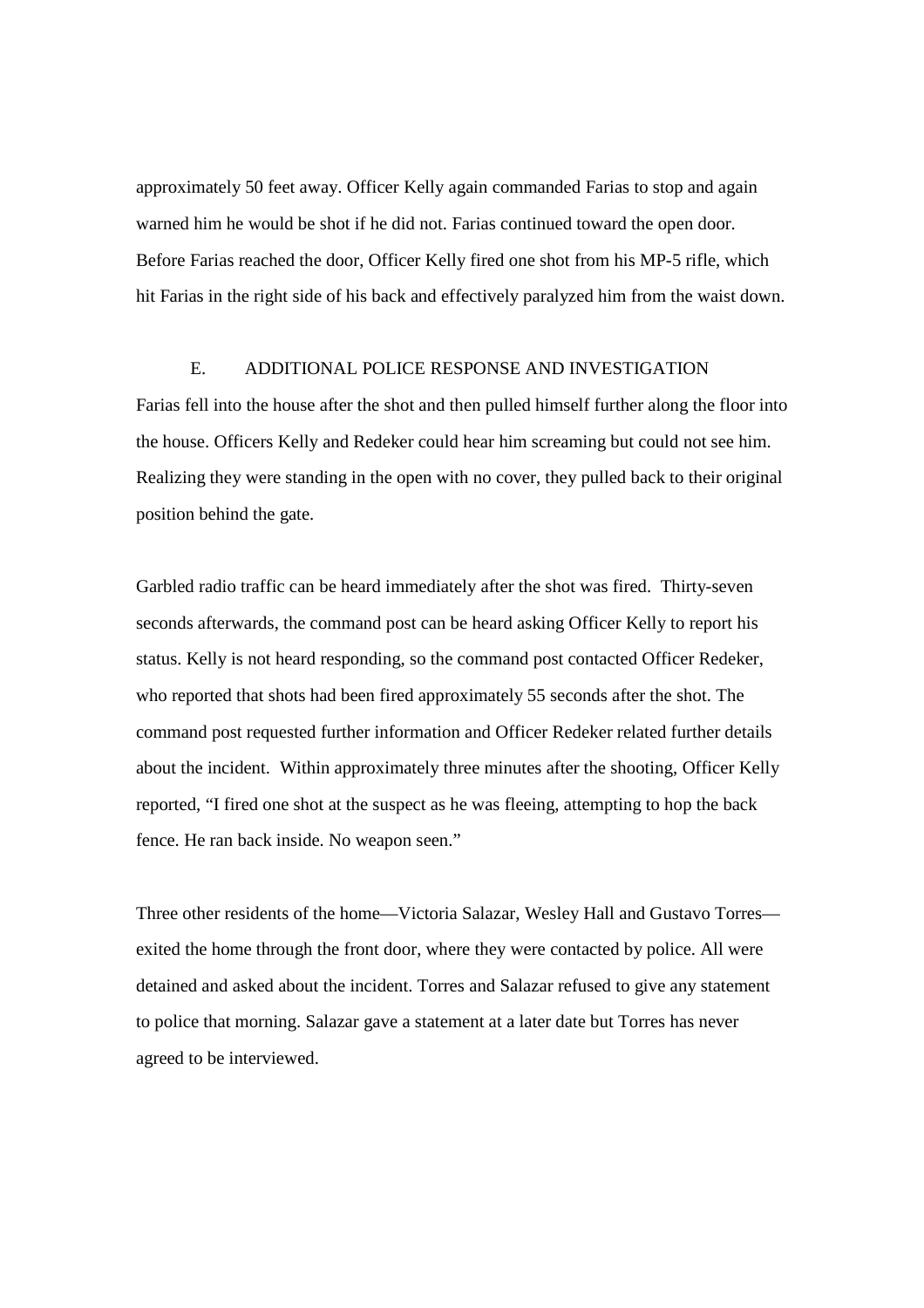Farias dragged himself though the house and eventually to the front door, where he was taken into police custody at approximately 5:01 a.m. EMTs began treating his gunshot wound and Farias was transported by ambulance to the Ventura County Medical Center. Farias was interviewed about the shooting on July 1, 2011.

A crime scene was established and the home was searched. A loaded .22 caliber revolver consistent with the weapon Farias used to kill Vargas was recovered from a lock box/safe that was normally kept locked, but with the key in the lock, in one of the bedrooms. A green fanny pack belonging to Farias was recovered from a different bedroom. The fanny pack contained 16 loose rounds of the same type of .22 caliber ammunition found inside the revolver and was consistent with the type of bullet that killed Vargas.

A single 9 mm spent casing from Officer Kelly's weapon was found in the rain gutter along the back of the garage. Blood trails from Farias began just inside the sliding glass door and continued through the house, leading to the front porch. No blood trail was located in the backyard.

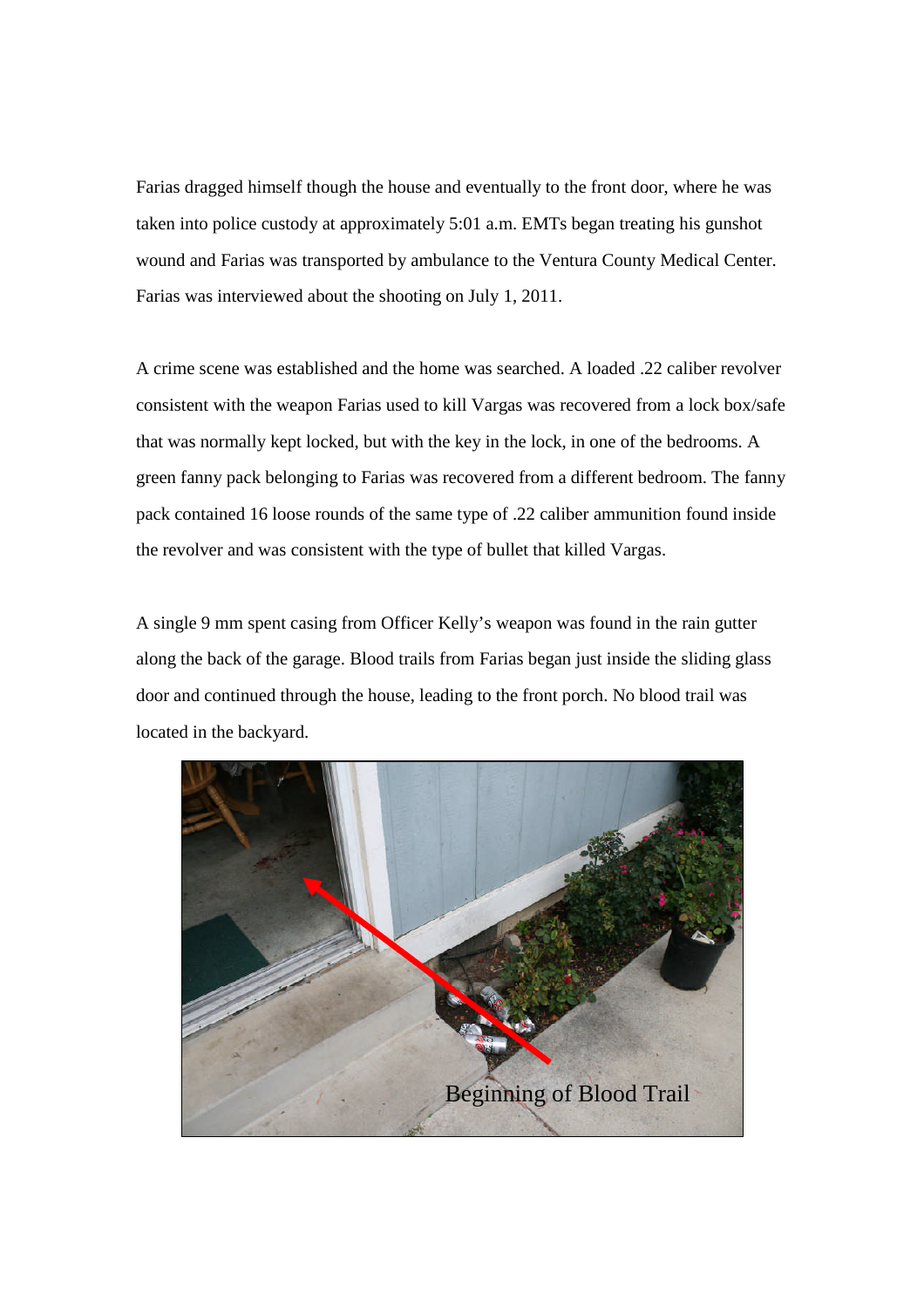Officer Redeker was interviewed about the incident at approximately 7:41 a.m. that morning. Officer Kelly declined to give criminal investigators a voluntary statement about the shooting.

### F. WITNESS STATEMENTS

Numerous individuals were interviewed including the involved officers, residents of the home, and most of the neighbors. Many of the officers at the scene wrote reports about their role in the incident. Officer Kelly provided a compelled statement pursuant to *Lybarger v. City of Los Angeles* (1985) 40 Cal. 3d. 822, and the Public Safety Officers Procedural Bill of Rights Act. Such a statement is considered coerced and would be inadmissible in a criminal proceeding against Officer Kelly. Officer Kelly's compelled statement was not provided to the District Attorney's Office and was not reviewed for this report. Summaries of the most pertinent witness statements are set forth below.

# 1. DETECTIVE TOM DI ZINNO

Detective Tom Di Zinno is a detective with the National City Police Department. According to Detective Di Zinno, Antonio Vargas II was shot by Jesus Farias on June 27, 2011, in National City. Vargas died as a result of the shooting. Detectives from National City quickly identified Farias as the shooter and determined he had fled to 220 Pomo Street in the city of Ventura. Detective Di Zinno applied for and obtained a search warrant from the Ventura County Superior Court for 220 Pomo Street which also authorized entry into the residence to arrest Farias.<sup>3</sup>

<sup>&</sup>lt;sup>3</sup> Farias was charged in San Diego with the murder of Vargas. He pled guilty to voluntary manslaughter and use of gun on July 22, 2012. He was sentenced to the California Department of Corrections for 22 years and ordered to pay \$4,952.04 in funeral expenses for Vargas. San Diego County Superior Court Case .<br>Number SCS249301.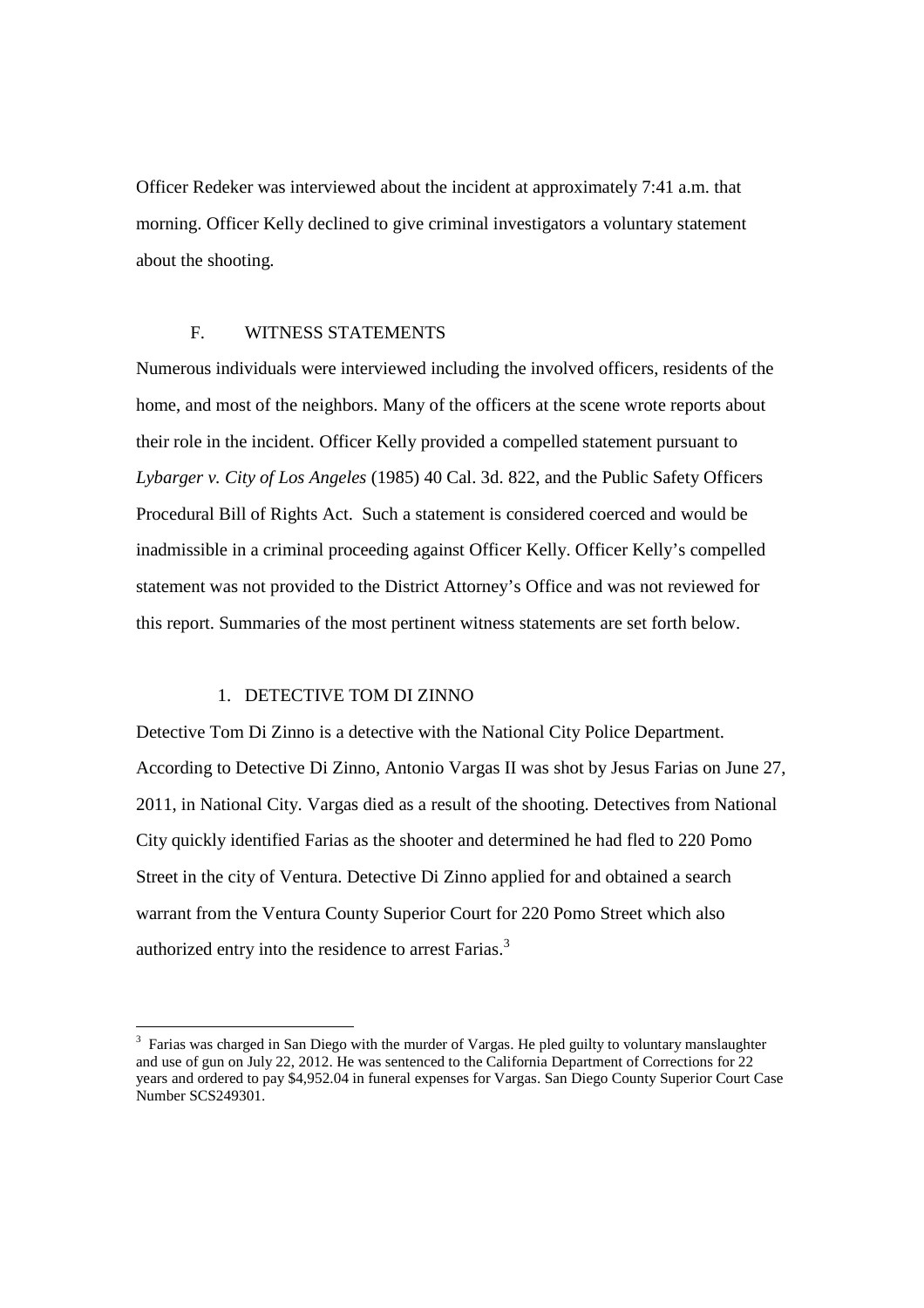#### 2. DETECTIVE CORPORAL SARAH STARR

Detective Corporal Sarah Starr was a member of the Ventura Police Department Crisis Negotiation Team. At approximately 12:45 a.m. on June 29, 2011, she responded to a callout. At the briefing for the callout, she learned that Jesus Farias was wanted for a murder in National City and was located at 220 Pomo Street in Ventura, and that National City detectives had obtained a warrant for his arrest. Starr also spoke with an acquaintance of Farias who told her that Farias would not give up willingly and would most probably run from police. She passed that information on to the SWAT officers with whom she was riding to 220 Pomo Street.

Police set up around the Pomo Street address. At approximately 4:44 a.m., Starr began calling Farias' cell phone number. She called the number four separate times. No one audibly answered the phone, but her telephone display depicted the word "connected" indicating that the call had been answered.

After the fourth unsuccessful call, Starr began making announcements over a loudspeaker that the Ventura Police Department had a search warrant for 220 Pomo and that the residents should come outside with their hands up. She made the announcements in Spanish and English. A short time after the announcements, a resident named Guadalupe Hidalgo emerged from the residence. Hidalgo appeared confused, but obeyed commands.

A few moments after Hidalgo exited the home, Starr heard a gunshot from the rear of the home. She then heard loud yelling coming from inside the home. Three other residents came outside. Approximately 10 minutes after the shot, Farias made his way outside and was taken into custody.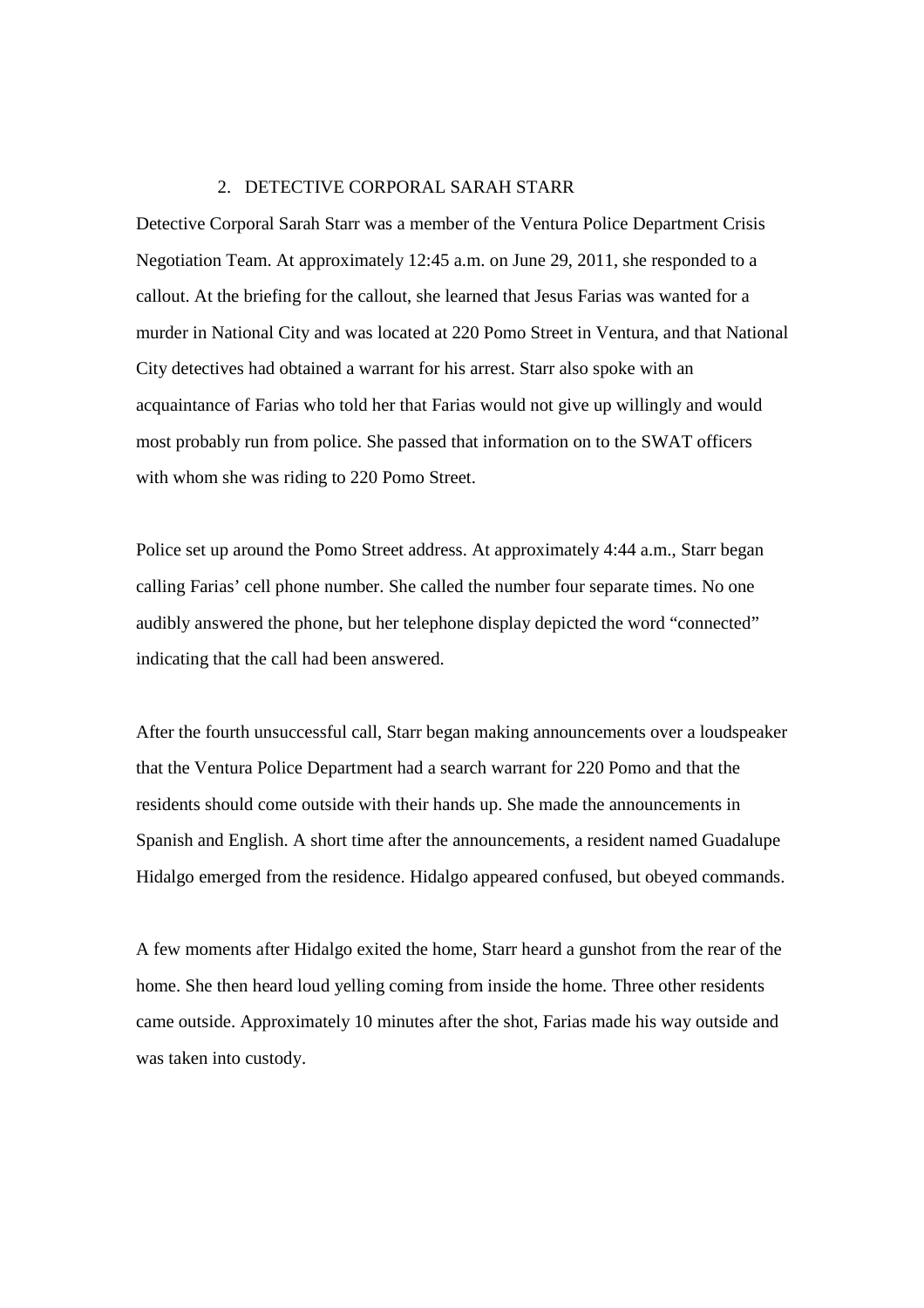Farias appeared to have a gunshot wound to his left side and was screaming that he had been shot for no reason. Starr asked if he was "Jesus" and Farias denied it, claiming his name was "Jose." Starr told Farias that she believed he was Jesus Farias and he replied, "Whoever I was, you still don't have the right to shoot me." Farias was loaded onto an ambulance and complained that he could not feel his legs.

#### 3. OFFICER CRAIG KELLY

Officer Kelly was a SWAT Operator in addition to his other duties within the Ventura Police Department and was Officer Redeker's partner at 220 Pomo Street on June 29, 2011.

Although he declined to make a voluntary statement to criminal investigators regarding the facts of the shooting, Officer Kelly did make statements over the radio during the incident. Just prior to the shooting, Officer Kelly relayed, "Rear slider open." Approximately three minutes after the shooting, Kelly broadcast "CP. Kelly. I fired one shot at the suspect as he was fleeing, attempting to hop the back fence. He ran back inside. No weapon seen."

#### 4. OFFICER QUINN REDEKER

Officer Redeker was a SWAT operator in addition to his other duties with the Ventura Police Department, and was Officer Kelly's partner during the operation at 220 Pomo Street on June 29, 2011. Officer Redeker was interviewed on four separate occasions about the events leading to the shooting of Jesus Farias during that operation.

#### a. June 29, 2011

Officer Redeker was first interviewed by Corporals Munger and Welch at approximately 7:41 a.m. on June 29, 2011, and stated that he received a call at approximately 12:30 a.m.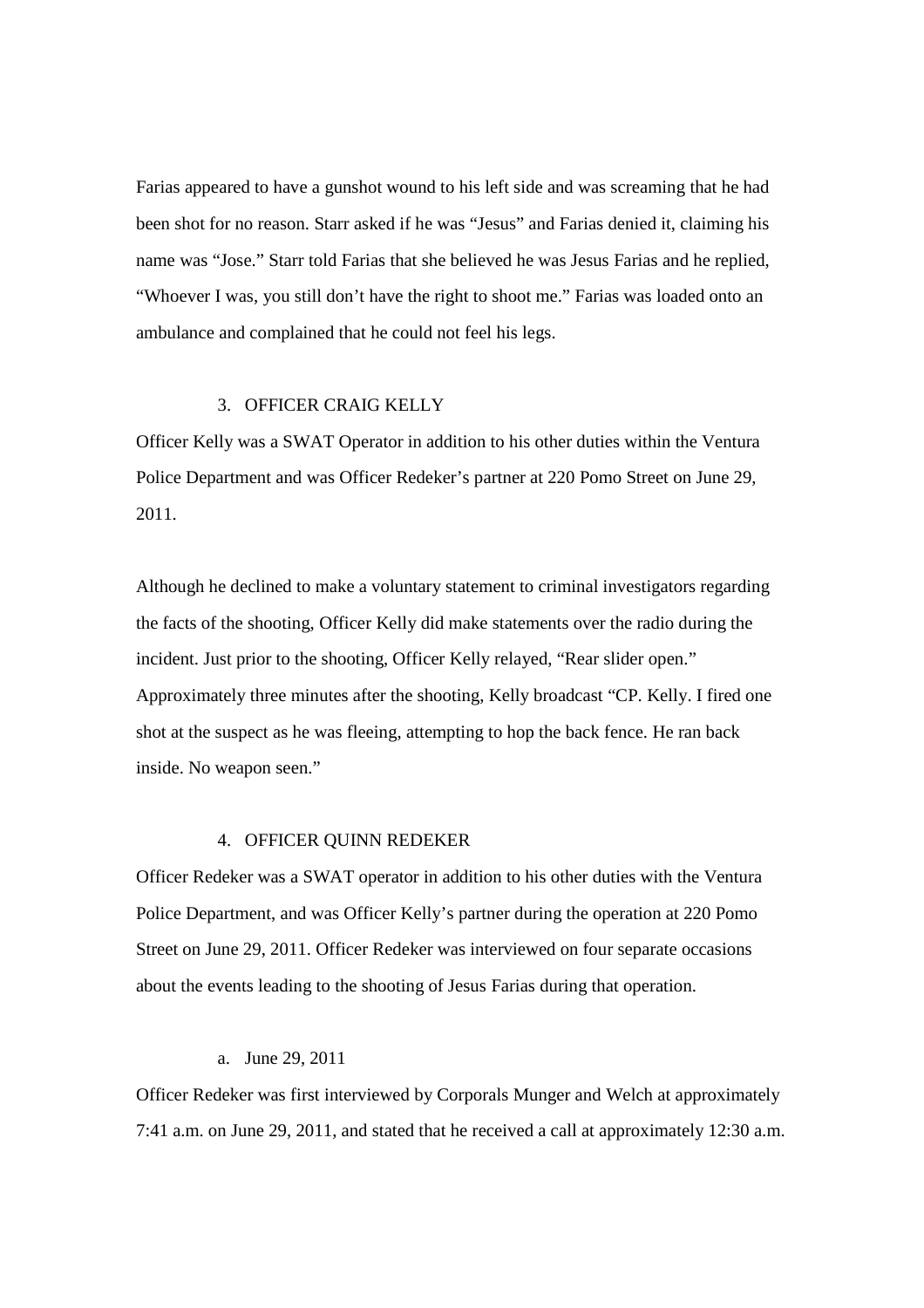requesting him to respond to the police station for a SWAT operation. He attended a briefing where he was informed that a gang member from National City was a suspect in a murder committed there and was hiding in a house on Pomo Street in Ventura. The SWAT Team had put together a plan to arrest the suspect.

Officer Redeker recalled that photographs of the suspect were shared at the briefing as well as diagrams of the home, the street, and the particular assignments of the officers. Officer Redeker also recalled being informed that the suspect had used a .22 caliber handgun to shoot his victim and was believed to still be armed with that handgun, which he kept in a bag or a fanny pack of some type. He was assigned to meet Officer Kelly at the northeast corner of the house. He was also informed that the suspect was most likely located in a room on the northwest corner of the house. Officer Kelly was not at the briefing, and Officer Redeker was informed that Officer Kelly was already at the scene.

Officer Redeker met Officer Kelly on scene and they moved to their assigned location. The officers who were assigned to cover the backyard were unable to view the backyard from their location. Officer Redeker and Officer Kelly moved to a wooden fence leading into the backyard and opened it so that would able to see the backyard of the home. Officer Kelly was a short distance in front of Officer Redeker, who was observing the front of the house.

Shortly after they reached their position, they heard the Hostage Negotiating Team begin making announcements for the residents to come outside. Officer Redeker heard what he believed was a window opening from the home. Officer Kelly broadcast on his radio that a sliding door was opening on the "2" side of the home. Officer Redeker then heard what he believed were footsteps. Officer Kelly started moving toward the footsteps and Officer Redeker went with him.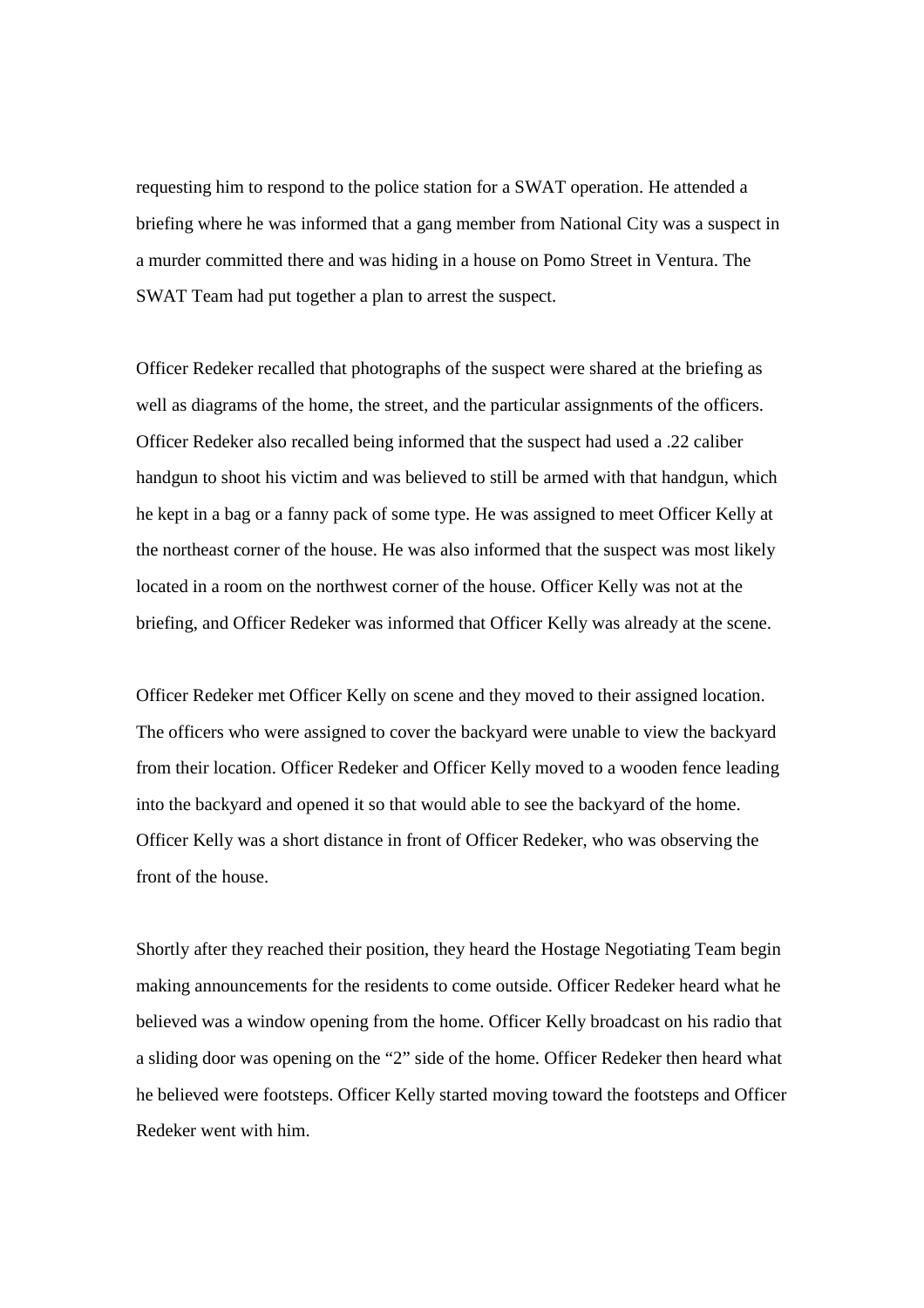As soon as Officer Redeker reached the fence, he saw a subject in the backyard that resembled the photos of the suspect from the briefing. The suspect was approximately 25 feet from them and was sprinting toward the back fence or wall. The suspect was wearing baggy jeans and no shirt. Officer Redeker did not see a weapon in the suspect's hands, but was concerned that the suspect's baggy pants might be concealing a weapon. He was also concerned that officers were located in every direction that the suspect might run, and that those officers would be unaware of the approaching suspect and it might result in a shootout with officers who would be surprised by the suspect's sudden appearance.

Officer Kelly began yelling loudly at the suspect to stop. Officer Kelly identified them as police and told the suspect that he was going to get shot if he did not stop.<sup>4</sup> The suspect ran very close to the back wall and hesitated, as if deciding what to do. He appeared to be about to go over the wall, then turned and faced the officers. The suspect was about 50 feet from the open sliding glass door that led into the house. He briefly put his hands in the air, then began to run along the back wall. He then turned and began to run toward the sliding glass door. Officer Kelly continued to command him to stop and the suspect did not react. When the suspect was approximately 12 to 15 feet from the door, Officer Kelly fired one shot at the suspect.

The suspect yelled in pain after the shot and dove or tripped at the threshold. Officer Redeker believed that Officer Kelly had hit the suspect with his shot. Officer Kelly yelled

<sup>&</sup>lt;sup>4</sup> Numerous officers in the area who did not see the shooting reported that, prior to the shooting, they heard yelling from the backyard. Officers Acquarelli and Vazquez related hearing Officer Kelly yelling, "Police! Stop!" and "Let me see your hands!" Officer Stegner heard Kelly shout, "Police! Stop!" and something he could not make out. Officer Cole heard Kelly tell the suspect to stop and to comply with his commands. Officer Ortega heard Officer Kelly yell, "Stop! Put your hands up!" and "Stop or I'll shoot!" A resident of the area, Greg Mercado, also reported hearing a police officer yell, "Stop right there or I'll shoot" several times before hearing a gunshot.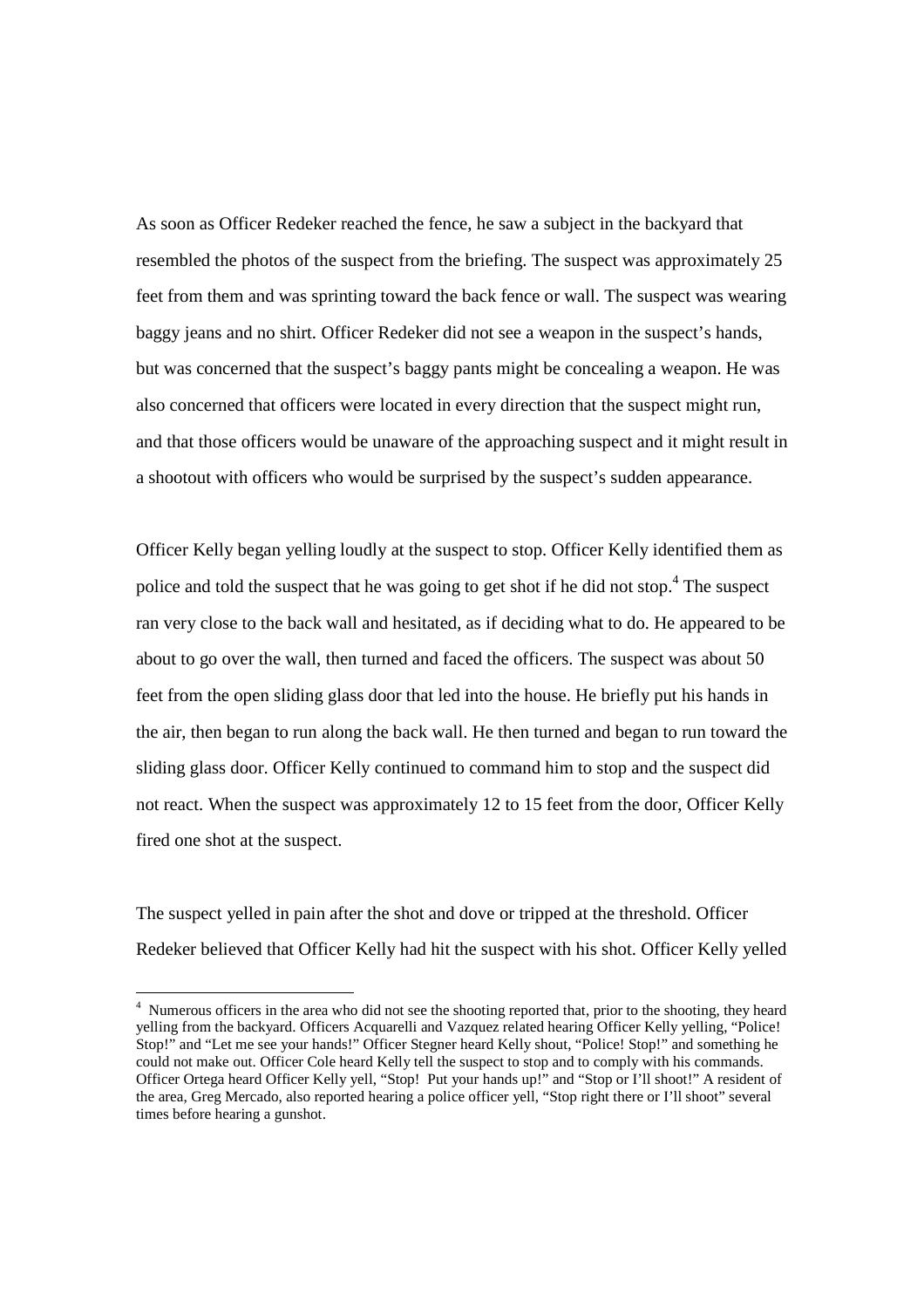at the suspect not to go into the house but the suspect slowly pulled himself into the doorway. Officers Redeker and Kelly were concerned that the suspect had cover and they did not, so they fell back to their original position and communicated that shots had been fired. They then waited while the Hostage Negotiation Team continued ordering people out of the home. Officer Redeker believed that the time between the first announcement and he and Officer Kelly retreating to cover was 15 to 20 seconds.

Officer Redeker related that before they retreated to cover, he and Officer Kelly had a quick tactical discussion. Initially, Officer Redeker stated that Officer Kelly had said, "Okay, okay, let's move." Officer Redeker then explained that Officer Kelly had said, "I don't want to get shot, I don't want you to get shot, let's move." Once they were in cover, Officer Redeker noticed Officer Kelly appeared shaken, so he assumed primary responsibility and announced that shots had been fired.

A short time later, they were informed that the suspect was in custody. They maintained their position until the house was cleared. Officer Redeker stated that the only discussions he had with Officer Kelly at the scene after the shooting were making sure he was okay, a tactical discussion to relocate to cover so they would not be shot, and Officer Redeker informing Officer Kelly that he had been concerned about the suspect contacting other officers who were unaware of the suspect's location if they had not stopped the suspect.

#### b. August 26, 2011

Officer Redeker was briefly re-interviewed on August 26, 2011, at approximately 4:10 p.m. by Detective Donswyk. Officer Redeker described the lighting conditions on June 29 as night but not pitch dark. He remembered some light in the backyard at 220 Pomo Street but was not sure of the source. Officer Redeker recalled being able to see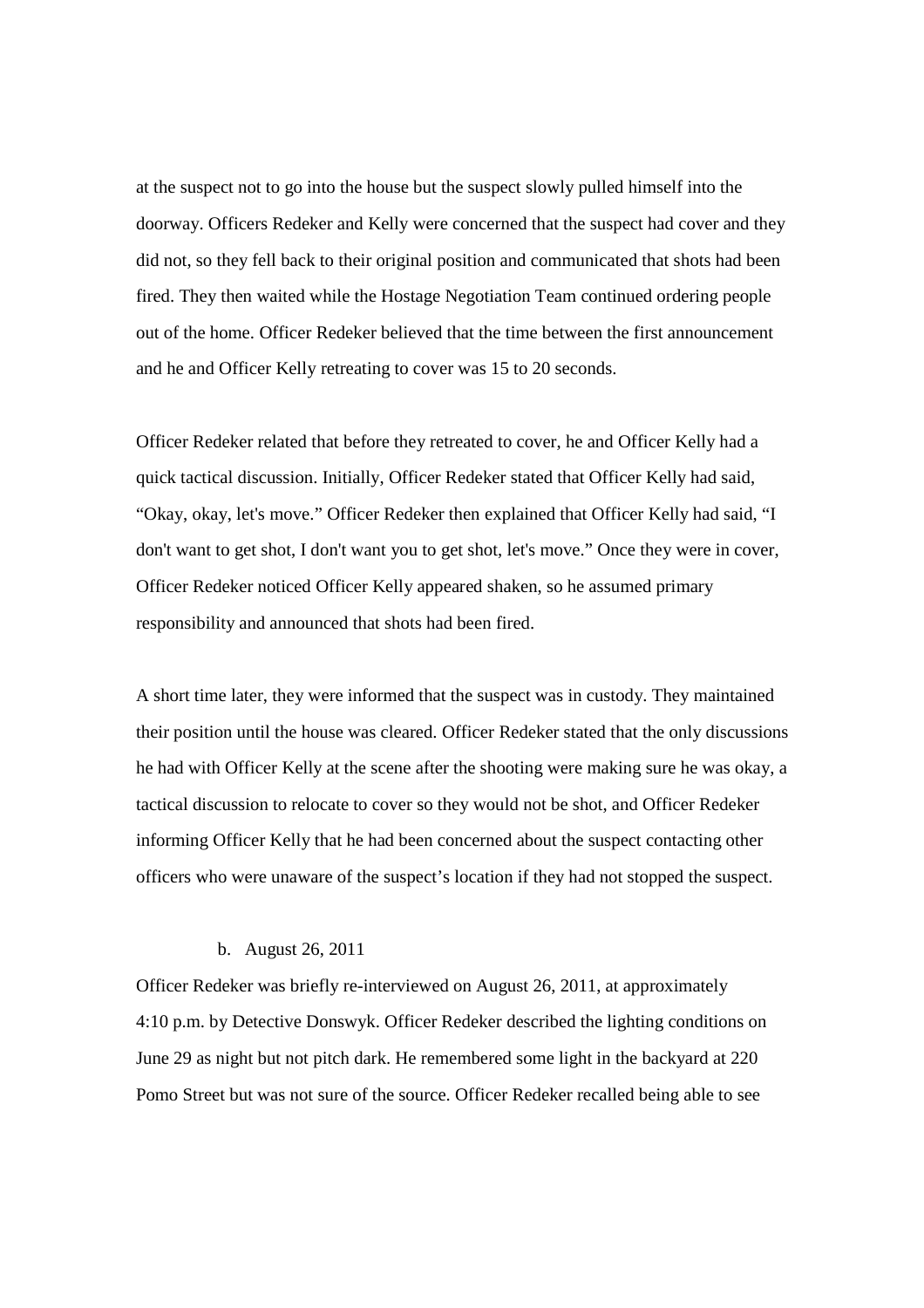fairly well in the backyard. Officer Redeker only recalled discussing with Officer Kelly whether the person in the backyard was the suspect after the shooting.

Officer Redeker stated he did not fire his weapon at the suspect because he was covering another area of the yard. He explained that once he noticed that Officer Kelly was covering the suspect, he pointed his weapon at a different part of the yard to cover any other threats from the home. He added that he would have shot the suspect based on the crime the suspect had committed, the fact that it was unclear if the suspect was still armed, as well as the risk posed by the suspect to other officers who were unaware of his location.

### c. January 9, 2012

Officer Redeker was interviewed again on January 9, 2012, by Detectives Munger and Donsywk at approximately 2:20 p.m. He did not recall having any conversation with Officer Kelly about the shooting itself after it occurred, and just remembered having a tactical conversation about seeking cover after the suspect re-entered the home. Once they were in a safer location, he checked with Officer Kelly to make sure he was okay.

Officer Redeker said that he did not watch the suspect directly but was focused on covering the door to the home. He explained that once the suspect came out of the house, they had moved deeper into the yard. The suspect was within Officer Kelly's field of responsibility and Officer Redeker covered the area between the sliding glass door and the garage. Officer Redeker was unable to document exactly where the suspect raised his hands because he was not "watching any of that."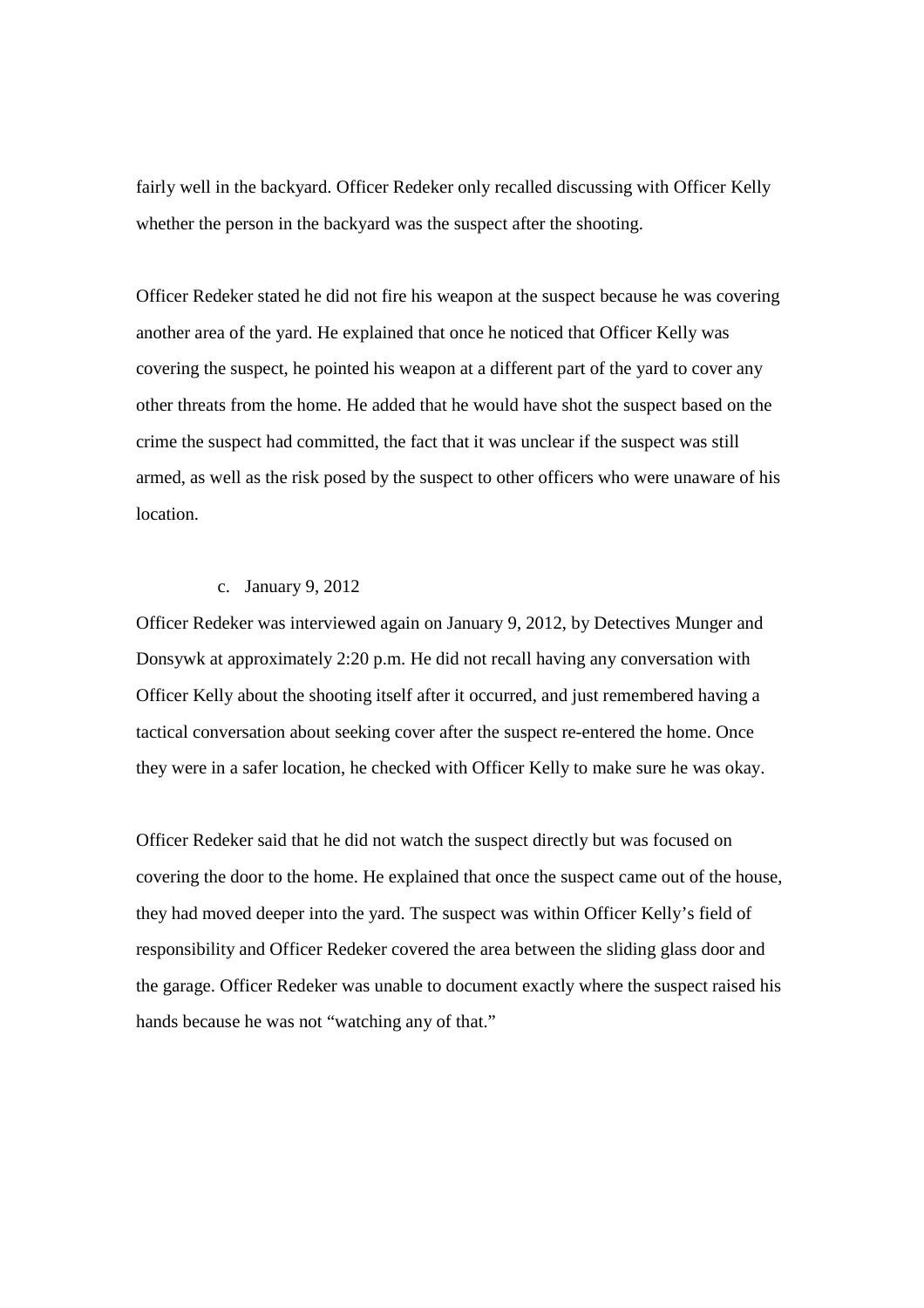### d. January 8, 2014

Officer Redeker was interviewed again on January 8, 2014, by Detective Caliento as well as Deputy District Attorney Harman and District Attorney Investigator Seitz. Officer Redeker related that when he arrived at the Pomo Street address, he met up with Officer Kelly and they discussed the information about Farias being wanted for murder and considered armed and dangerous, and discussed their roles in the SWAT operation.

Officer Redeker related that during SWAT operations, it is not unusual for SWAT operators to not broadcast information during an incident. Officer Redeker explained that activating the radio requires attention that needs to be focused on the incident and he explained he would not be responsible for having his partner shot while he was trying to use the radio.

However, Officer Redeker recalled that he related "shots away" or some similar phrase after the shooting. He has listened to a recording of the radio traffic for that day and did not hear that statement, but has a strong memory of activating his microphone and broadcasting that statement.<sup>5</sup>

Officer Redeker related that in training, SWAT operators usually fire two shots and reassess. They also train to shoot "failure drills" where the operator fires two at the body and one at the head. When asked how he felt about Officer Kelly only firing one shot, he remarked that it appeared him to be reasonable restraint by Officer Kelly who was likely

 $<sup>5</sup>$  Neither Officer Kelly nor Officer Redeker was using a portable recording device during the incident. The</sup> radio traffic was recorded but there is no record of Officer Redeker broadcasting "shots away." Immediately after the command post requested Officer Kelly to check in, the SWAT Incident Commander Al Davis broadcast "covered" which indicates someone's transmission was stepped on or "covered" by a different transmission. It is possible that Officer Redeker's broadcast of "shot's away" was covered by the Command Post's status check request, but there is no evidence of it other than Officer Redeker's recollection.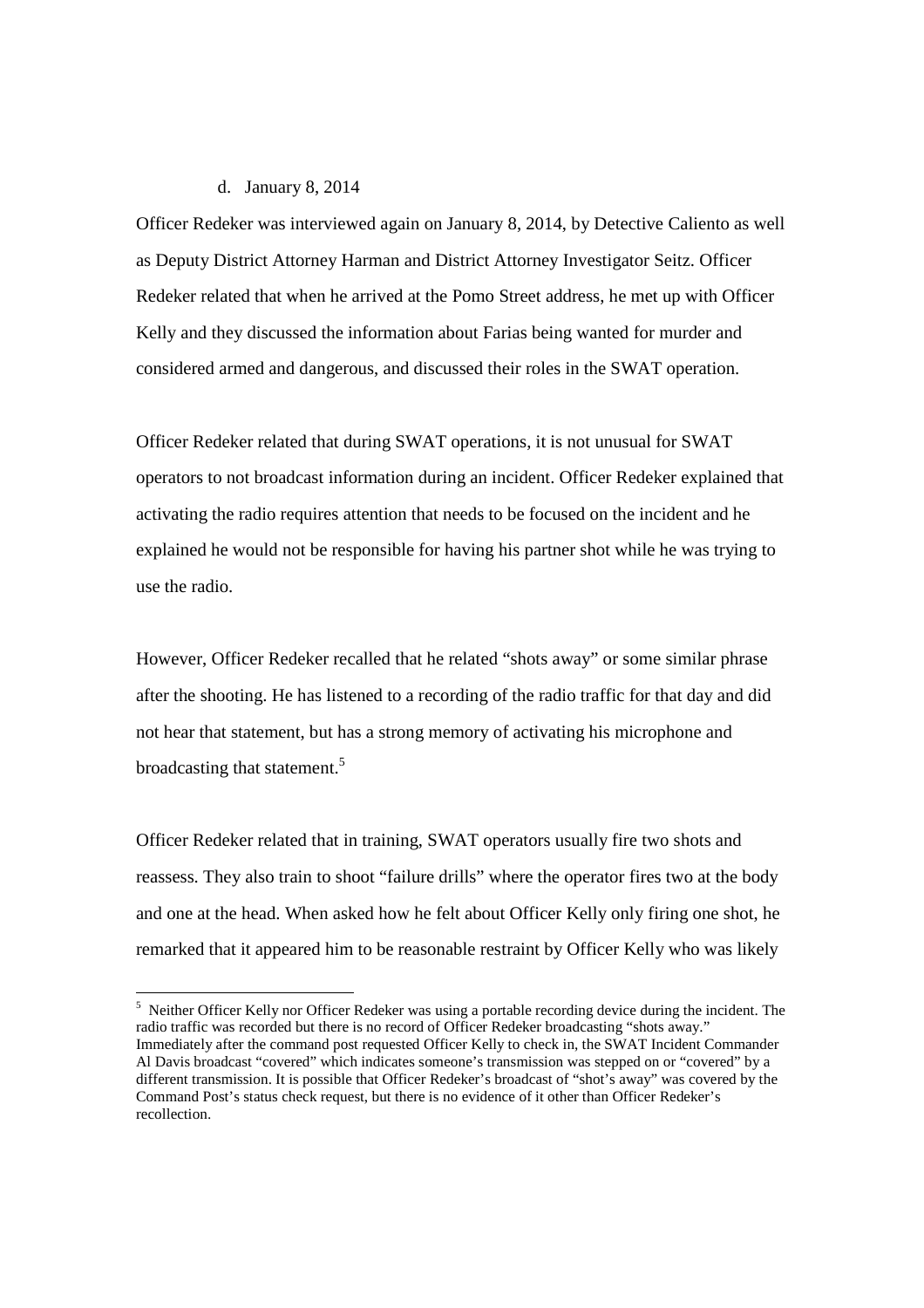aware that there were civilians inside the home and the officers did not know where any of the civilians were located.

# e. Radio Traffic

Approximately 55 seconds after the shooting, Officer Redeker can be heard over somewhat garbled radio traffic, communicating details of the shooting to the command post. Officer Redeker's radio traffic after the shooting was as follows:

REDEKER: CP, Redeker.

COMMAND POST: CP.

- R: Shots fired on two side. The  $DP<sup>6</sup>$  ran back inside.
- CP: Copy. Shots fired. Advise friendly or suspect fire?
- R: Uh, friendly fire, Kelly. The DP is possibly hit.
- CP: CP Copy.
- CP: The location of the, uh, suspect when the shot was fired was where?

. . .

- R: On the 2 side of the backyard.
- CP: Confirming inside or outside of the residence?
- R: The suspect was outside and ran back inside residence as the shot was fired.

<sup>6</sup> The term "DP" means "disturbing party" and is used by some police agencies to indicate a suspect.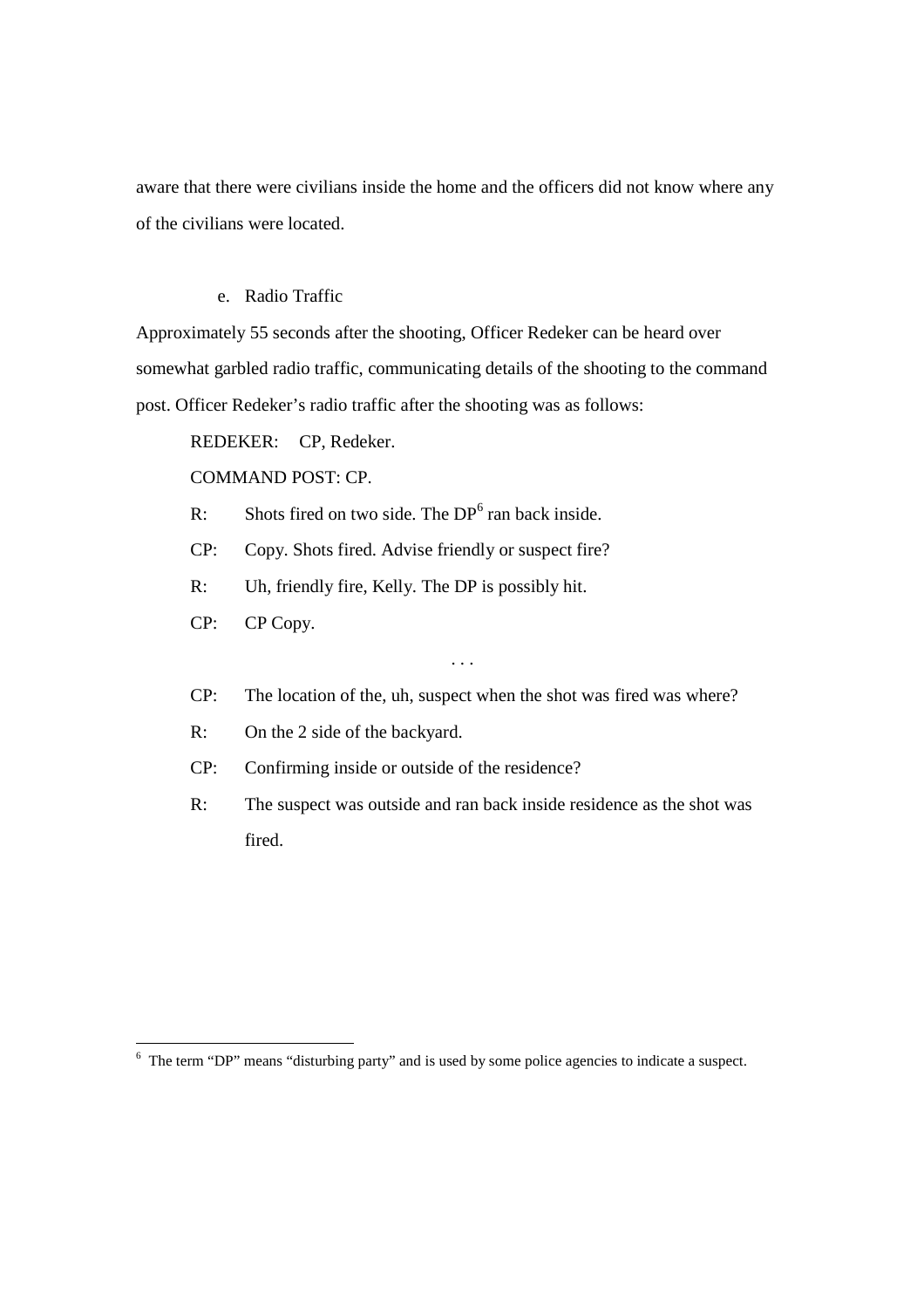### 5. COMMAND POST AND DISPATCH RECORDINGS

Detective Starr activated her recording device just prior to her beginning to make the announcements. Radio traffic during the incident was also recorded and a chronological log was created as the radio communication occurred.<sup>7</sup>

Detective Starr began making the announcements at approximately 4:49 a.m. A distinct gunshot occurs approximately 7 minutes and 39 seconds later. SWAT officers at the command post discussed the shot, asked Officer Kelly to report his status 37 seconds after the shot and there is no audible response. Fifteen seconds later, Officer Redeker broadcast a description of the shooting as "shots fired on the two side. The DP ran back inside."

Almost three minutes after he fired the shot, Officer Kelly broadcast "CP. Kelly. I fired one shot at the suspect as he was fleeing, attempting to hop the back fence. He ran back inside. No weapon seen."

### 6. JESUS FARIAS

On July 1, 2011, Jesus Farias was interviewed by Detectives Caliento and Starr at the Ventura County Medical Center. Farias was not read his *Miranda* rights.

Farias asked the detectives why he "got shot for no reason." He then related that he ran out of the back door to the house to see what was happening after hearing the announcements. He put his hands up in the air. He did not have anything on him or in his

 $<sup>7</sup>$  The Starr recording is the most accurate depiction of the events as they unfolded but, based on her</sup> proximity to the command post and the public address loudspeaker, not all radio communications are audible. The radio traffic recording contains all communications, but was provided in a compressed manner that prevents it from acting as a timeline. Similarly, the dispatch log includes a chronology of events that were typed in as they were happening, but the timing is not exactly as the event unfolded.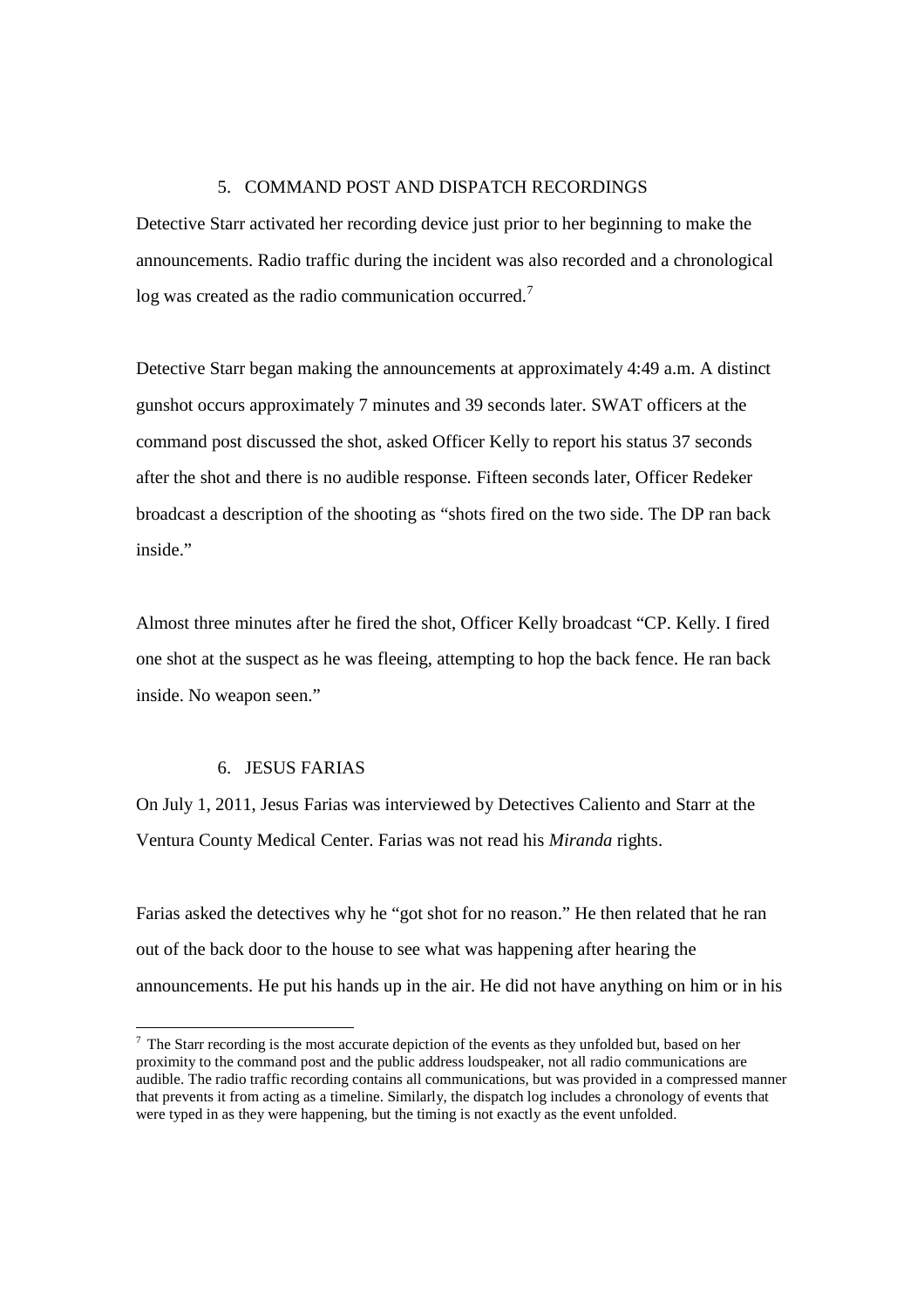hands. He knew that if he had something on him or in his hands they would shoot him. The police identified themselves and told him to "freeze" and "don't move." He was spooked, so he turned around to run back in the house, with his hands still raised, and they shot him before he made it to the door.

Farias denied owning a green fanny pack or any type of weapons. He denied owning a .22 caliber handgun that had been found in the home.<sup>8</sup> He related that he was from southeast San Diego and came to Ventura by himself, and it was his first time in Ventura. He ran into "some girl" that he had met some time before but that he did not know her name and she probably did not know his name. He stated he met her before when he passed through Ventura getting gas.<sup>9</sup>

He claimed that he came up on Amtrak but could not say what train he arrived on or at what station he disembarked. He took a taxi and was dropped off on the "Avenue" and ran into the girl. Farias said he had no idea whose house he was at.

Farias was vague on knowing anyone other than "that girl" in the house. He was in the living room and ate and drank with the residents, but did not know anything about anyone at the home. After he was shot, his legs did not work and he had to drag himself around the house. He eventually dragged himself to the front porch and then the police dragged him from there. He stated that he could not feel his right leg at all and just a little bit of his left leg, and that they shot him for "no fucking reason."

<sup>&</sup>lt;sup>8</sup> The handgun was matched to the gun that killed Antonio Vargas.

<sup>&</sup>lt;sup>9</sup> Farias had driven to Ventura with his girlfriend, Christina Sanchez, who was Gustavo Torres' aunt and the sister of Guadalupe Hidalgo's ex-wife.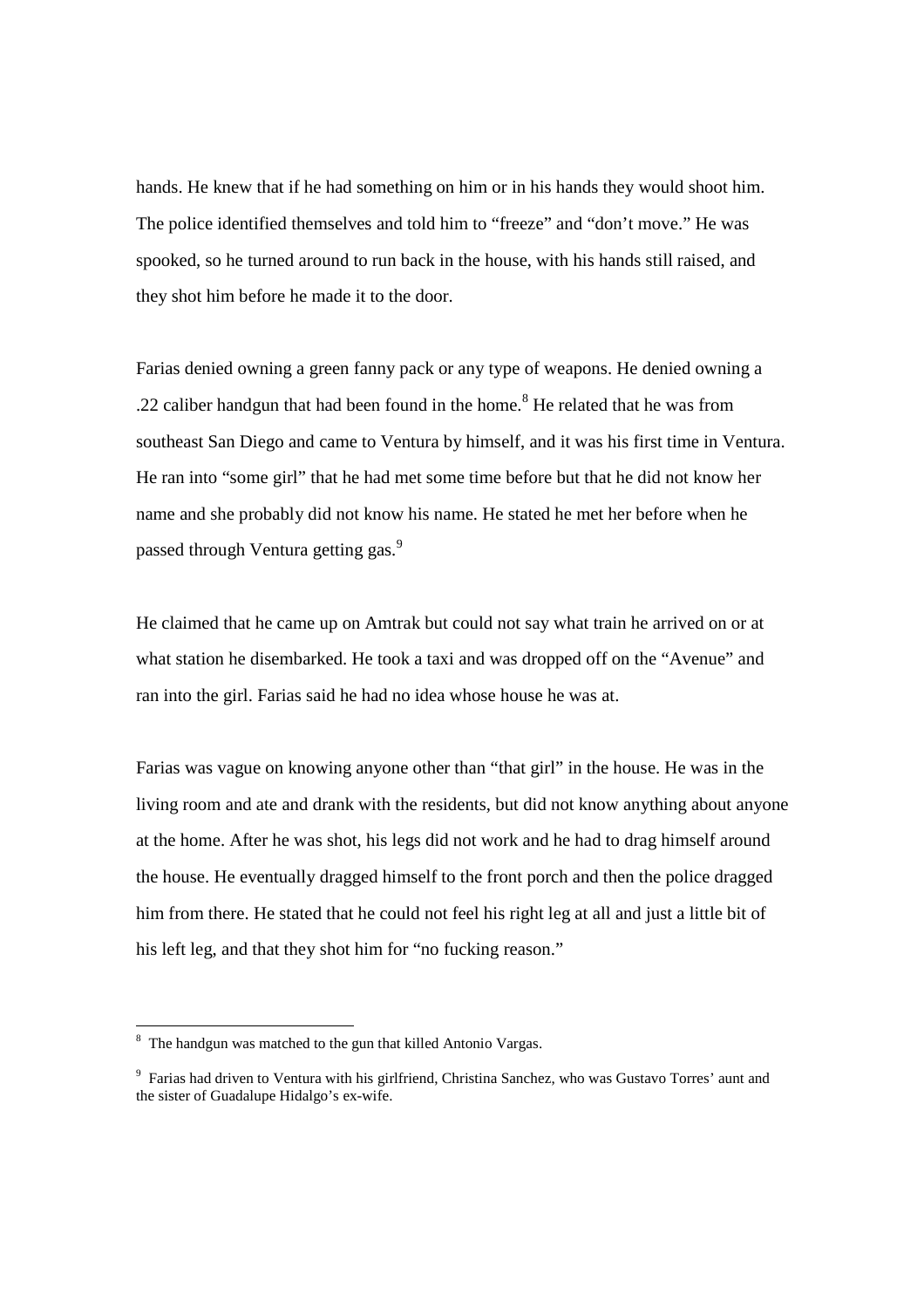Farias reiterated that sometime after dinner he heard police announcing, "Ventura Police Department, come out with your hands up." He admitted that he regularly runs from the police. Farias became impatient with the interview and terminated it. He refused to sign a medical release and refused a request to take photographs of him since "it isn't gonna help me."

#### 7. RESIDENTS OF 220 POMO STREET

Four other individuals were in the home on the morning of June 29, 2011: Guadalupe Hidalgo, Victoria Salazar, Wesley Hall, and Gustavo Torres. Torres refused to give any statement to police about the incident and attempts to contact him have been unsuccessful. Police interviewed Hidalgo, Salazar, and Hall shortly after the incident. Further attempts to contact them have been unsuccessful.

Hidalgo was interviewed that morning. He stated that he lived in the home with four other people: Wesley Hall, Gustavo Torres, Victoria Salazar and Roberto Lopez. Torres is the nephew of Hidalgo's ex-wife. Lopez had already left for work at the time of the police operation. Hidalgo recalled seeing Christina Sanchez (Farias' girlfriend and the sister of his ex-wife) at his home on the day prior to the police operation, but claimed to have never seen Farias until he saw him that morning in police custody.

Salazar refused to give a statement on June 29, 2011. She was interviewed on July 6, 2011, when she attempted to retrieve her personal property taken during the search warrant. Salazar denied ever seeing Farias in the house prior to the police operation. She stated she was awoken by the police announcements but did not understand what was being said. She used the restroom and then went to Torres' room, where she saw a guy (Farias) on the ground saying, "I'm shot, I'm shot." She did not talk to Farias and had no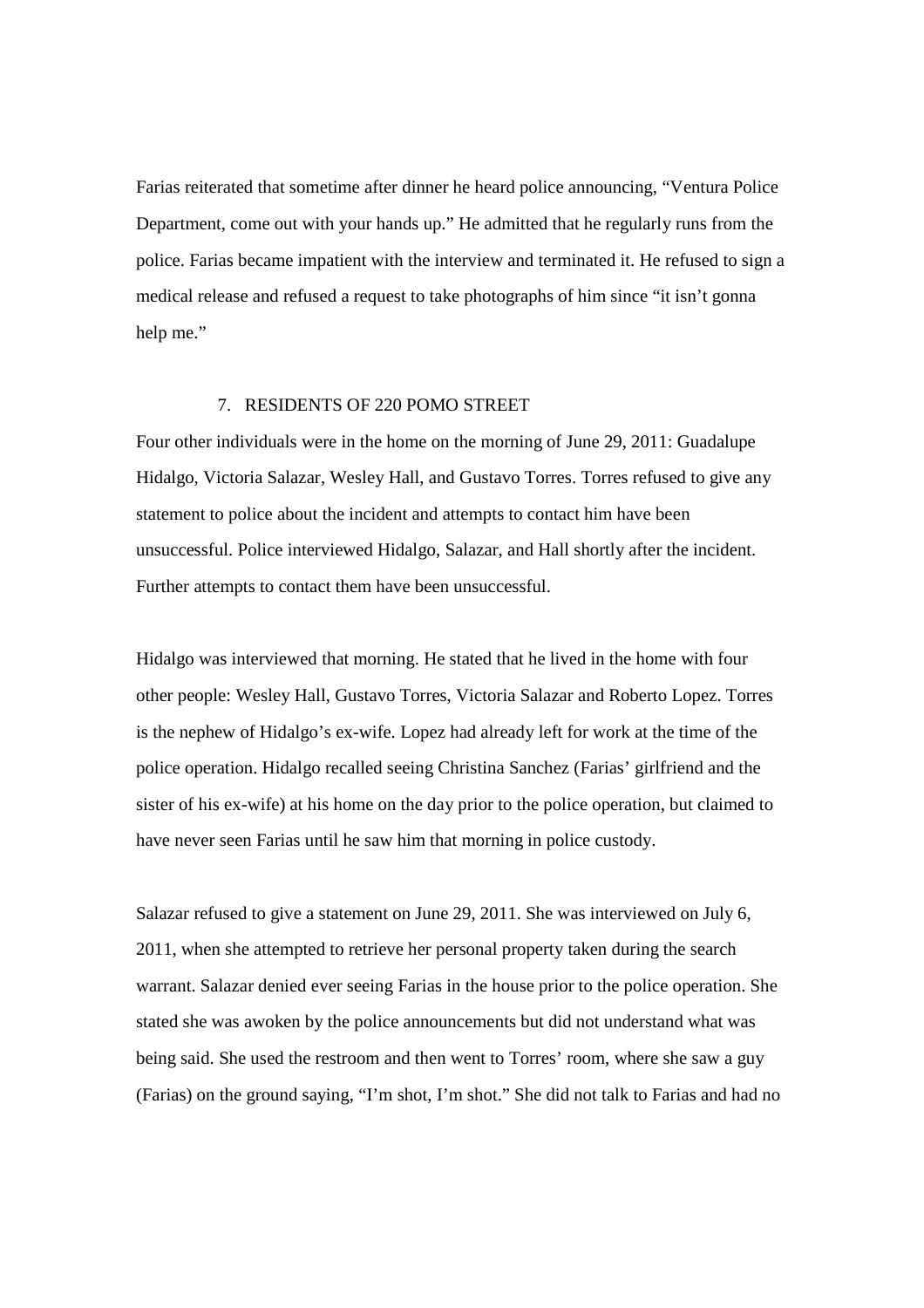idea how a .22 caliber handgun had been found in her closet. She did mention that her roommate, Wesley Hall, had gone into her room after the police announcements began.

Hall was interviewed on the morning of June 29, 2011. Hall stated that he shared a room with Torres but was sleeping on the couch on the morning of the police operation because their room had mold in it. The sound of a gunshot woke him and he saw "that guy" (Farias) crawling inside the home. Farias was screaming that the police had shot him for no reason. Hall said that he had never seen Farias before but that he might have heard Farias in Torres' bedroom the night before. Hall asked Victoria if he could go in her room and lay down next to her bed, because he thought it would be safer there. Eventually Hall went to the front door, put his hands over his head and got on his knees, and was taken into police custody.

#### III. PHYSICAL EVIDENCE

#### A. 220 POMO STREET

A search warrant was executed at 220 Pomo Street on June 29. Evidence recovered included a loaded .22 caliber revolver and a green fanny pack containing cash, a cell phone which belonged to Farias, 16 rounds of .22 caliber ammunition, syringes, and a folding knife. Blood trails led through the house. The blood trails began on the carpet just inside the rear sliding glass door, led through the kitchen and down the hallway, then back to the front porch. There were no blood trails in the backyard and the only blood located was a small smear at waist height on the northern side of the sliding glass door frame.

A single 9 mm expended casing was located in a backyard rain gutter above the southern portion of the garage. Officer Kelly's MP-5 rifle fires 9 mm rounds and has an ejection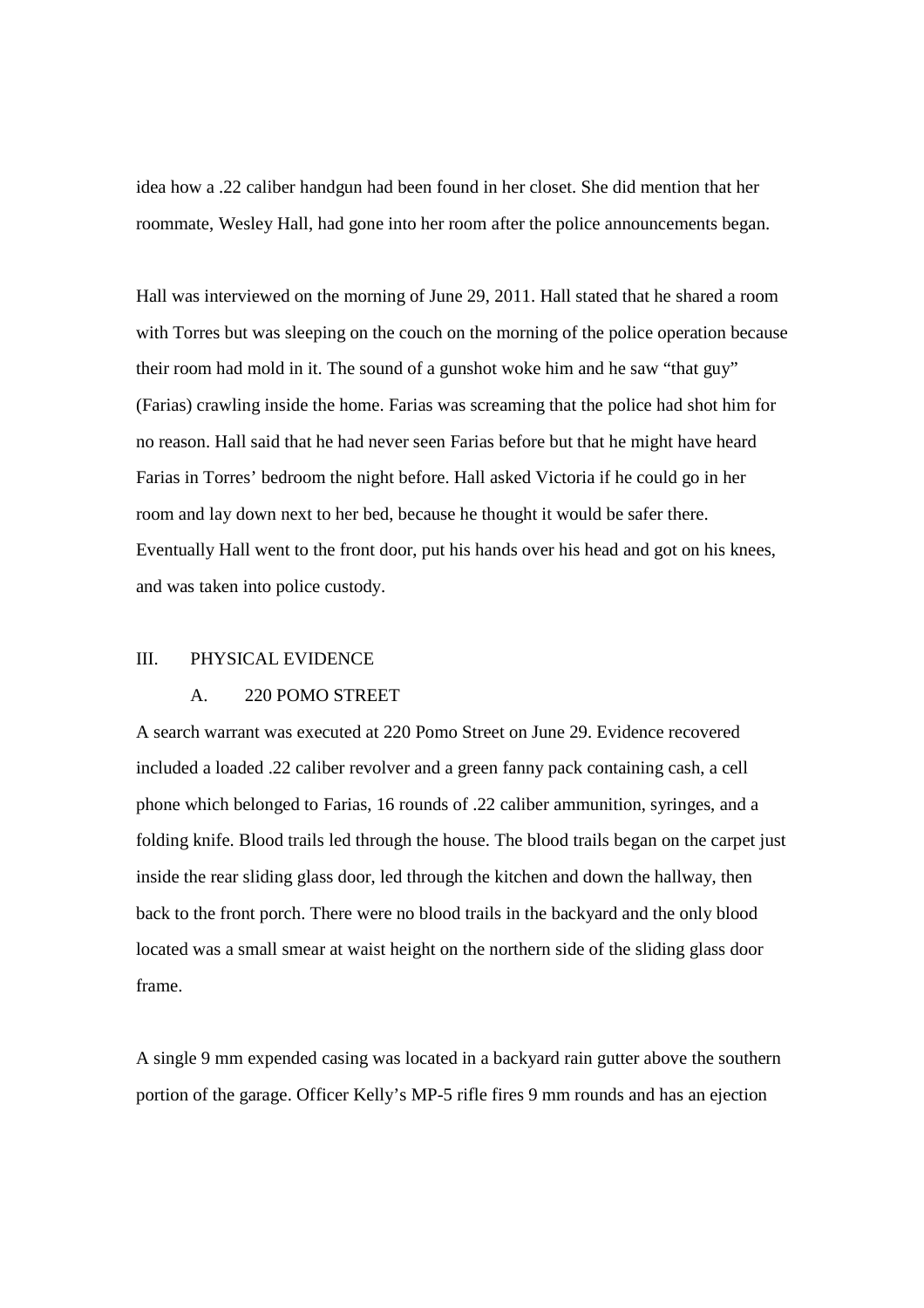port on the right of the weapon. The location of the casing indicated that Officer Kelly had been standing in the backyard south of the garage at the time the shot was fired.

### B. JESUS FARIAS

Jesus Farias was shot one time in the right side of his back. The bullet passed and impacted his spinal column. The impact of the bullet on his spine caused a paralysis below his waist. Two bullet fragments were extracted from Farias during surgery. Farias' blood was drawn when he was admitted to the hospital, and his blood indicated he had recently used methamphetamine and marijuana.

#### IV. LEGAL PRINCIPLES

A. LAW OF HOMICIDE, ATTEMPTED MURDER, AND ASSAULT Homicide is the killing of one human being by another, either lawfully or unlawfully. Homicide encompasses murder and manslaughter, which are unlawful, and acts of excusable and justifiable homicide, which is lawful.

"Attempted murder requires the specific intent to kill and the commission of a direct but ineffectual act toward accomplishing the intended killing." (*People v. Lee* (31 Cal.4th 613, 623.)

An assault with a deadly weapon occurs when a person willfully does an act with a deadly weapon that would naturally result in application of force to another, and at the time of the act the person was aware that the act would result in an application of force to another and had the ability to apply force with the deadly weapon. (CALCRIM 875.)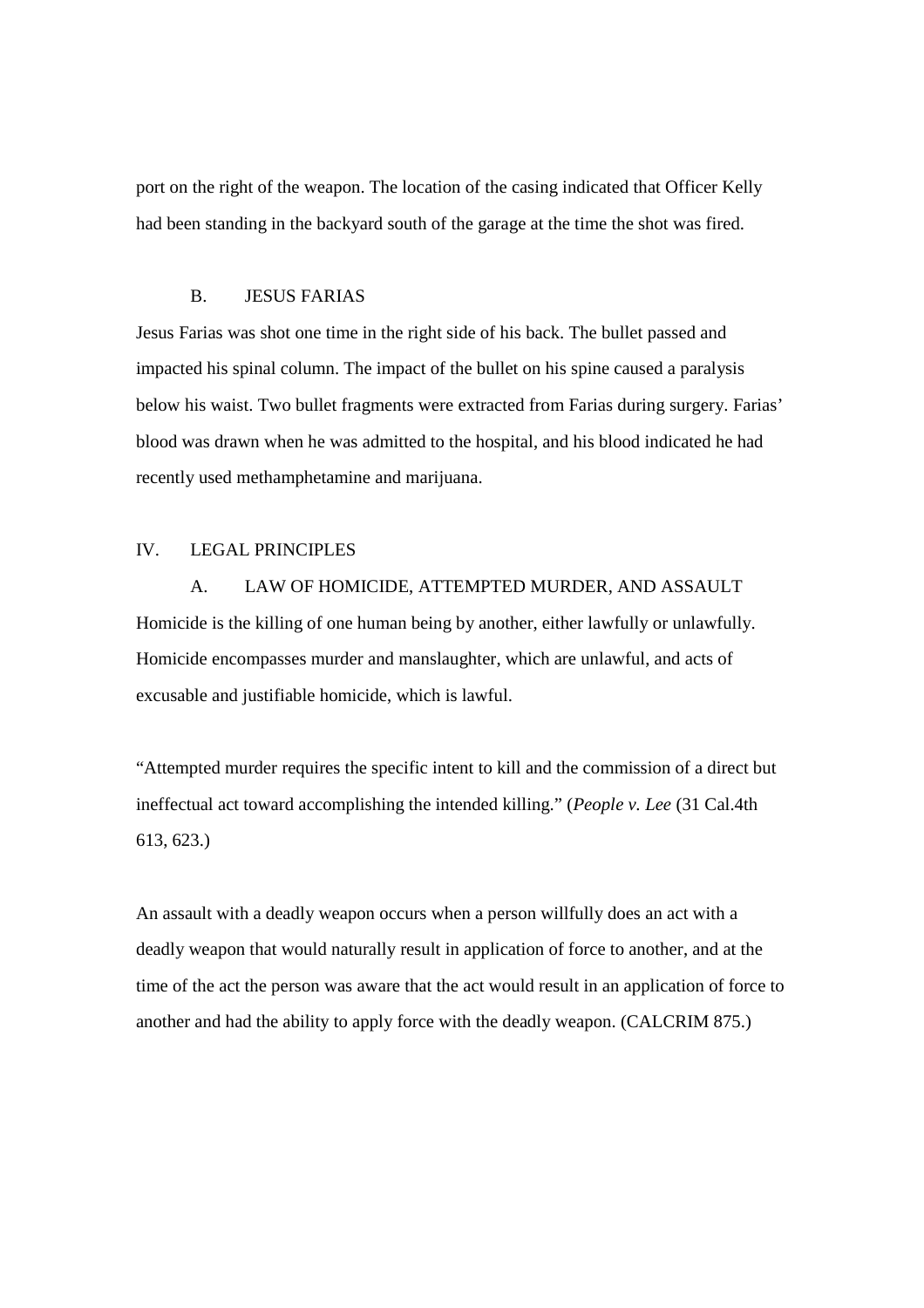#### B. LAW OF ARREST AND SELF-DEFENSE

Penal Code section 835a states that any "peace officer who has reasonable cause to believe that the person to be arrested has committed a public offense may use reasonable force to effect the arrest, to prevent escape or overcome resistance. A peace officer who makes or attempts to make an arrest need not retreat or desist from his/her efforts by reason of resistance or threatened resistance of the person being arrested; nor shall such officer be deemed an aggressor or lose his/her right to self-defense by the use of reasonable force to effect the arrest or to prevent escape or to overcome resistance."

A police officer may use deadly force to stop a fleeing suspect if the officer has a reasonable belief that the suspect poses a threat of serious physical harm. (*Tennessee v. Garner* (1985) 471 U.S. 1, 11-12.) "Thus, if the suspect threatens the officer with a weapon or there is probable cause to believe that he has committed a crime involving the infliction or threatened infliction of serious physical harm, deadly force may be used if necessary to prevent escape, and if, where feasible, some warning has been given." *Id.<sup>10</sup>*

Under the Fourth Amendment, police are "not required to use the least intrusive degree of force possible" but may use only such force as is objectively reasonable under the circumstances. (*Forrester v. City of San Diego,* (9th Cir. 1994), 25 F.3d 804; *Scott v. Hendrick* (9th Cir. 1994) 39 F.3d 912, 915.) An officer's use of deadly force is reasonable only if "the officer has probable cause to believe that the suspect poses a

<sup>&</sup>lt;sup>10</sup> Ventura Police Department's Shooting Policy mirrors *Garner*. "An officer may use deadly force to effect the arrest or prevent the escape of a suspected felon when the officer has probable cause to believe that the suspect has committed or intends to commit a felony involving the inflicting or threatened inflicting of serious bodily injury or death and the officer reasonably believes that there is an imminent or future potential risk of serious bodily injury or death to others if the suspect is not immediately apprehended. Under such circumstances, a verbal warning should precede the use of deadly force where feasible. Ventura Police Department Policy 304.1(b).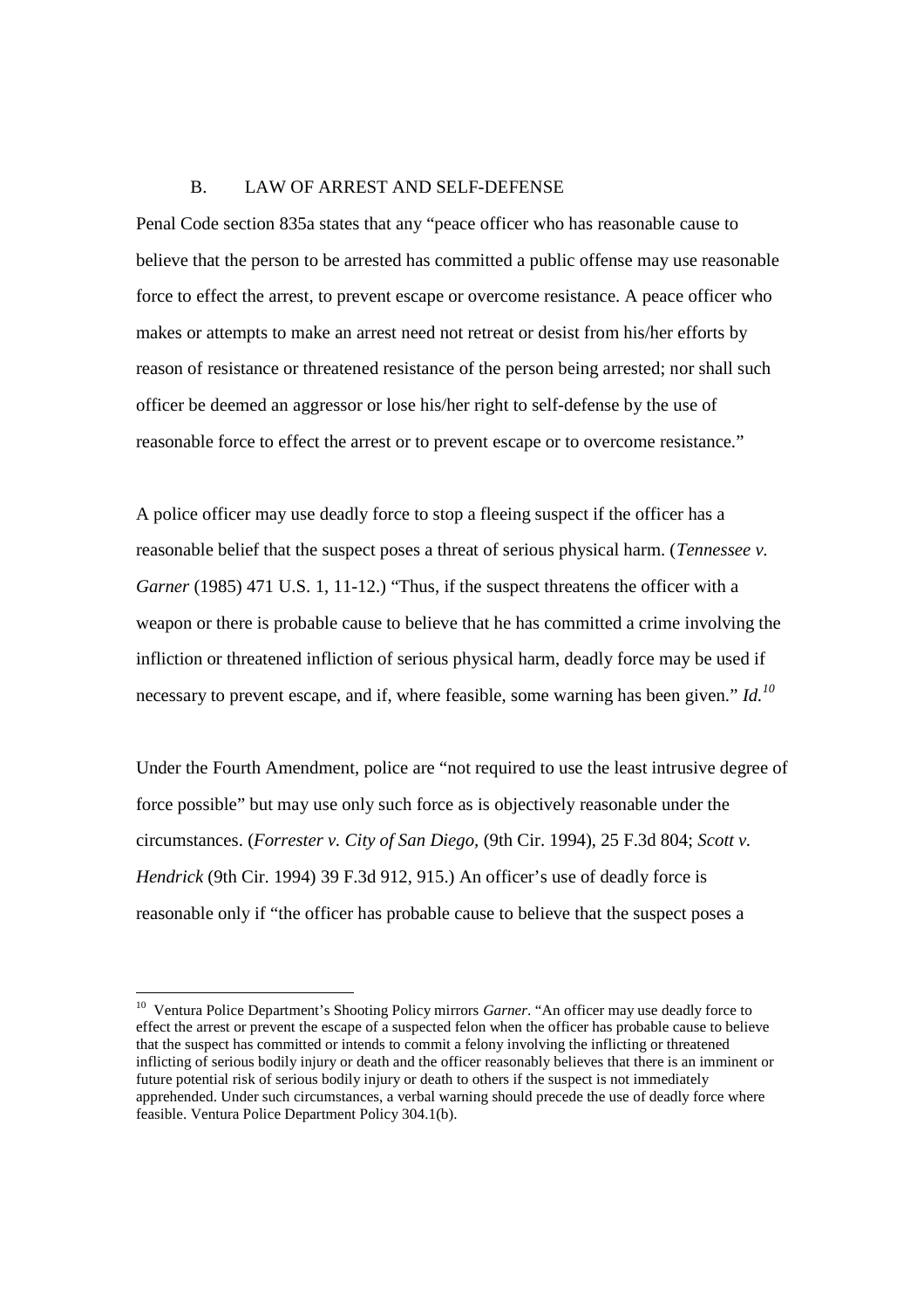significant threat of death or serious physical injury to the officer or others." (*Garner*, 471 U.S. at 3, [85 L.Ed.2d 1, 105 S.Ct. 1694].)

Police officers have a duty "to maintain peace and security" and "to protect citizens from harm." (*Batts v. Superior Court* (1972) 23 Cal.App.3d 435, 438.) A police officer may use deadly force when the circumstances create a reasonable fear of death or serious bodily injury in the mind of the officer. *Graham v. Conner* (1989) 490 U.S. 386, 396- 397. Reasonableness includes "allowance for the fact that police officers are often forced to make split-second judgments—in circumstances that are tense, uncertain, and rapidly evolving—about the amount of force that is necessary in a particular situation." *Id.* "The test of reasonableness in this context is an objective one, viewed from the vantage of a reasonable officer on the scene. It is also highly deferential to the police officer's need to protect himself and others." (*Martinez v. County of L.A*. (1996), 47 Cal.App.4th 334, 343 (quoting *Graham* 490 U.S. at 396-397).) The reasonableness test requires careful attention to the facts and circumstances of each particular case, including: (1) "the severity of the crime at issue"; (2) "whether the suspect poses an immediate threat to the safety of the officers or others"; and (3) "whether [the suspect] is actively resisting arrest or attempting to evade arrest by flight*."*(*Graham*, 490 U.S. at 396.)

Homicide is also justifiable when committed by any person "resisting any attempt to murder any person, or to commit a felony, or to do some great bodily injury upon any person." (Pen. Code § 197(1).) CALCRIM 550 provides the specific jury instructions on the defense of self-defense, which provide that a person is not guilty of murder or manslaughter if 1) that person "reasonably believed that [the person] [or] someone else . . . was in imminent danger of being killed or suffering great bodily injury"; 2) that person "reasonably believed that the immediate use of deadly force was necessary to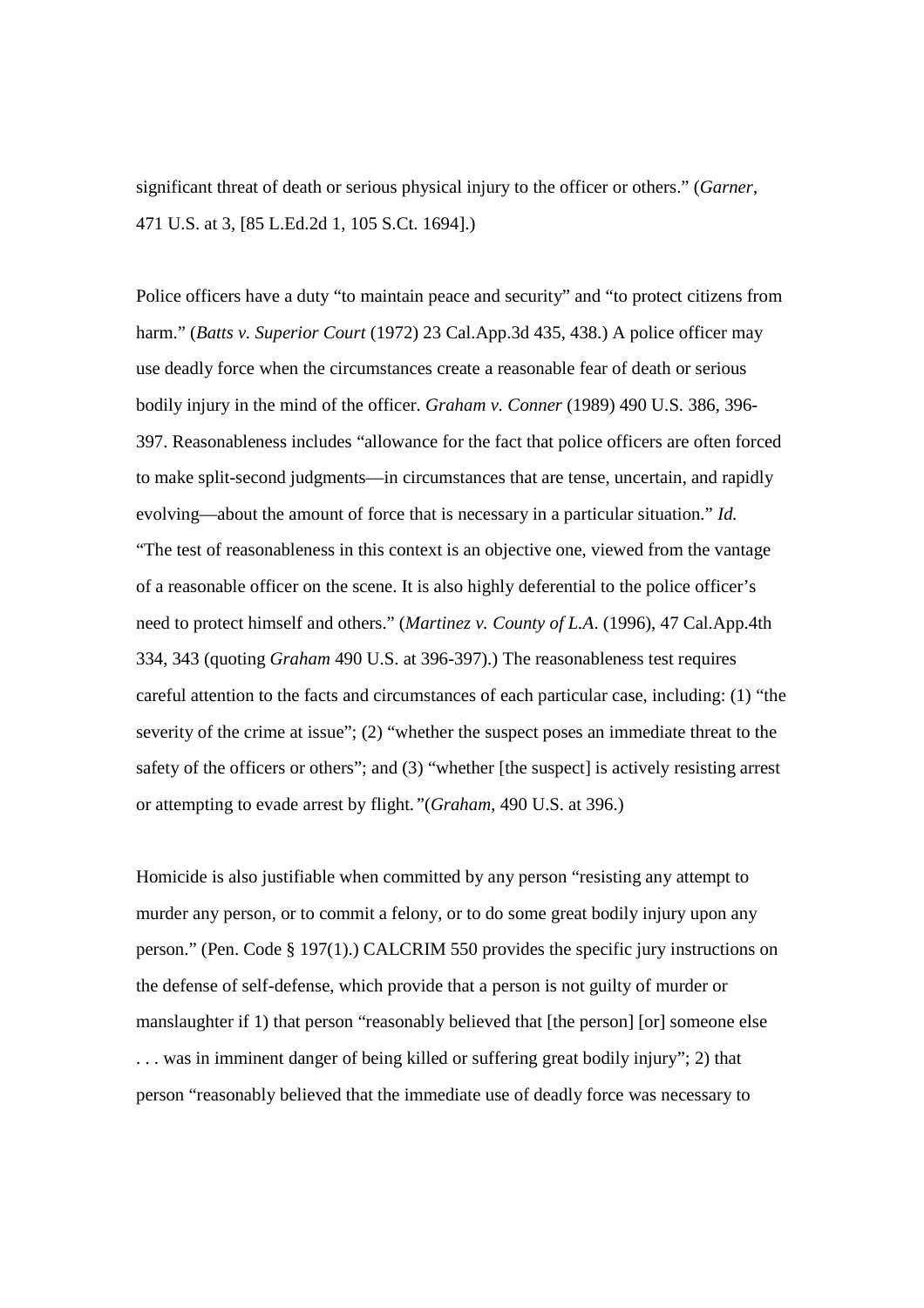defend against that danger"; and 3) that person "used no more force than was reasonably necessary to defend against that danger."

Under CALCRIM 550, a jury would be further instructed that in deciding whether that person's "beliefs were reasonable, they must consider all the circumstances as they were known to and appeared to [that person] and consider what a reasonable person in a similar situation with similar knowledge would have believed. If [that person]'s beliefs were reasonable, the danger does not need to have actually existed."

### V. ANALYSIS

At the time of his shooting, Jesus Farias was a known San Diego gang member with a history of violence. He was suspected of a cold-blooded killing two days prior to his shooting. Farias fled San Diego to Ventura, was still believed to be armed with the gun he used to kill Vargas, and had a history of fleeing from police. When ordered out of the front of the house, Farias ran into the backyard where he refused to comply with the commands of armed police officers. Those commands included warnings that Farias would be shot if he did not comply. Farias acted as if he was going to flee over the back wall and then attempted to flee back into the residence. Based on those circumstances, a reasonable peace officer in Officer Kelly's position could have been justified in shooting Farias if he or she believed it was necessary to prevent Farias from escaping, from injuring other officers, or making hostages out of people who were still inside the residence.

Officer Kelly did not attend the briefing but Detective Dolan did call Officer Kelly and inform him of Farias' background. Officer Kelly was also provided color photographs of Farias prior to beginning his surveillance of the home. Officer Kelly also warned Farias numerous times that if Farias did not comply with Officer Kelly's commands he would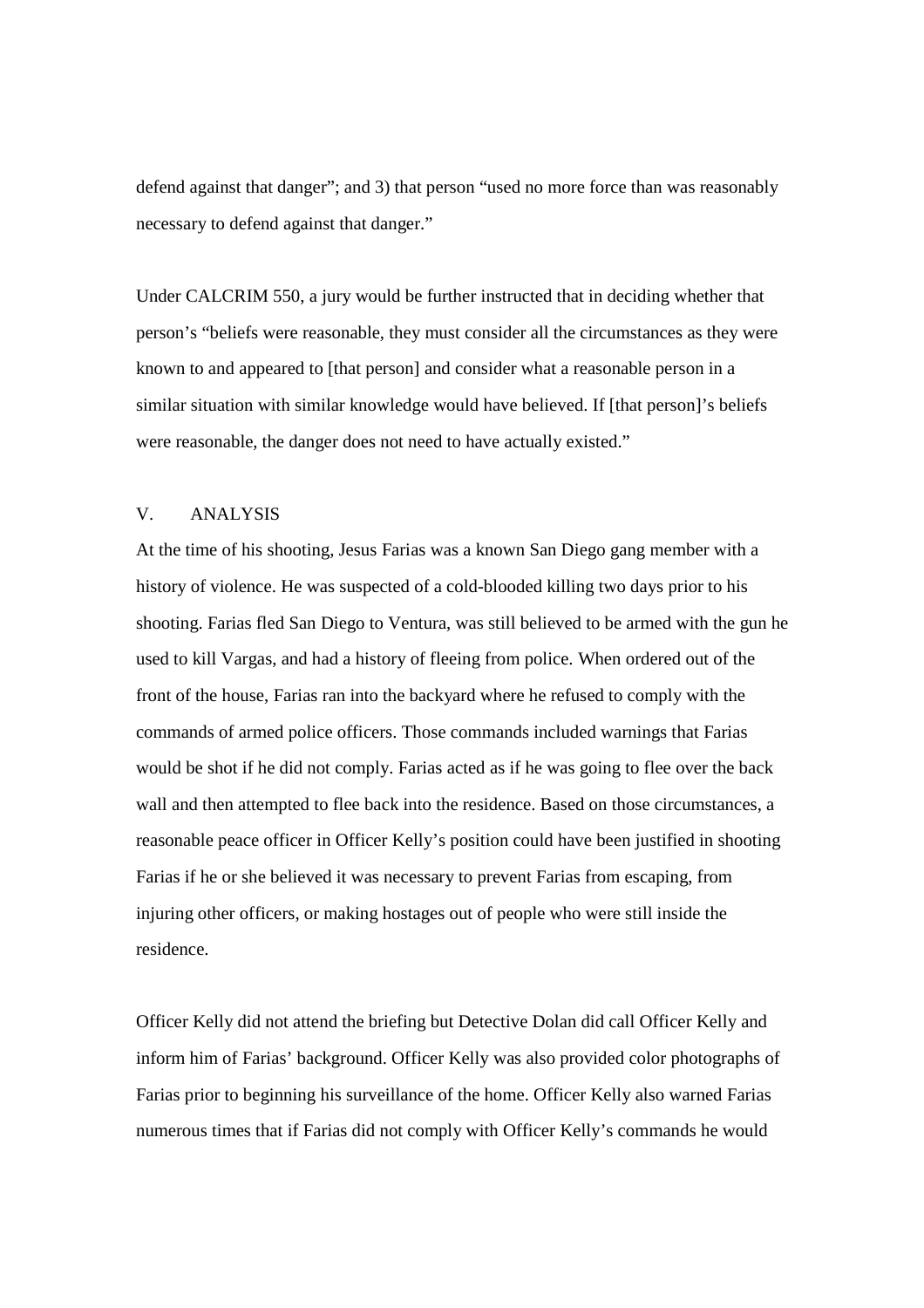be shot. Thus it is reasonable to conclude that Officer Kelly believed that Farias was the wanted murder suspect at the time he fired the shot.

While it is not unusual for an officer in the midst of a dangerous situation to communicate sparsely until he is in a more protected situation, there was no response from either officer until Officer Redeker reported the shooting 55 seconds after it happened. During that duration, Officers Redeker and Kelly retreated back to their original position about 10 to 15 feet. Officers at the command post can be heard asking whether it was a shot and specifically asking Officer Kelly to report his status, but there was no immediate response.

When Officer Kelly did report the shooting, he stated that he fired as the suspect was "attempting to hop the back fence." The evidence establishes that Farias was shot either just outside the sliding glass door or as he entered it—12-15 feet from the door. Without a statement from Officer Kelly, there is insufficient evidence to deem the shooting justified, so the question becomes whether filing criminal charges against Officer Kelly would be supported by the evidence. In filing a criminal case, a prosecutor may only file criminal charges if he or she believes, based on the evidence available, that the accused is in fact guilty of a crime and that guilt can be proven beyond a reasonable doubt at trial. Moreover, a prosecutor must make that decision in light of the foreseeable defenses likely to be raised at trial.

CALCRIM 224 provides, "If you can draw two or more reasonable conclusions from the circumstantial evidence, and one of those reasonable conclusions points to innocence and another to guilt, you must accept the one that points to innocence. However, when considering circumstantial evidence, you must accept only reasonable conclusions and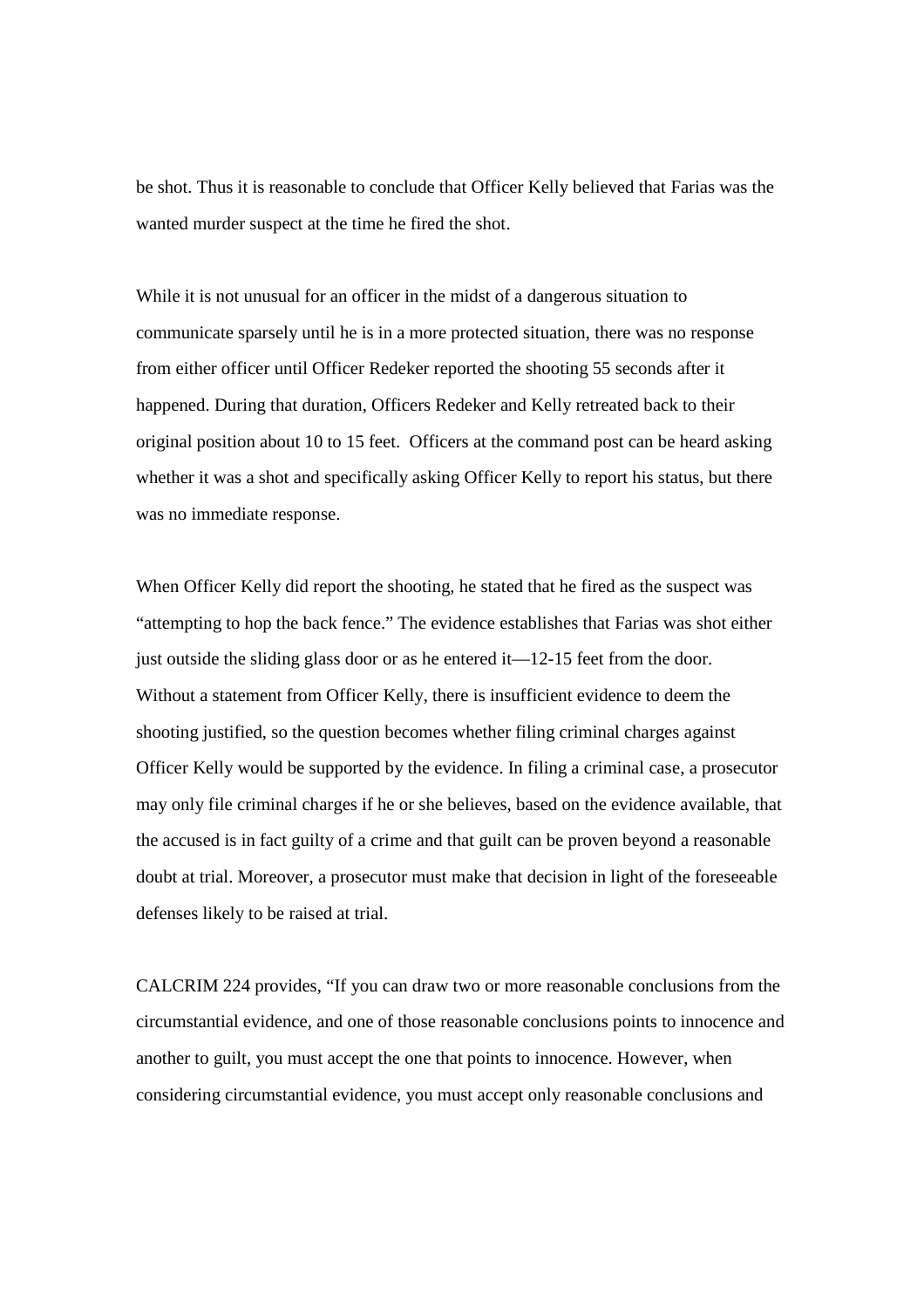reject any that are unreasonable." In this case, there are two reasonable interpretations of the evidence, one of which points to innocence.

While Officer Kelly's statements and actions immediately after the shooting might raise questions, they do not of themselves prove that Officer Kelly was not justified in shooting Farias. Prior to shooting Farias, Officer Kelly loudly warned Farias several times that he would be shot if he did not follow Officer Kelly's commands, indicating Officer Kelly believed Farias to be a murder suspect who was considered armed and dangerous.

Officer Redeker related that Officer Kelly was a little shaken after the shooting and Officer Redeker took over primary responsibilities for their team, including radio communication. Thus Officer Kelly may have relied upon Officer Redeker to report to the command post and in fact it was Officer Redeker who ultimately reported the shooting 55 seconds later.

A reasonable officer in Officer Kelly's position could have believed that it was necessary to fire in order to prevent Farias from escaping, from injuring other officers, or making hostages out of people who were still inside the residence. An officer in such a situation would have been acting under the reasonable belief that Farias posed "a significant threat of death or serious physical injury to the officer or others." Such a shooting would have been justified, and the officer would not be criminally liable for the shooting.

Because a reasonable officer in Officer Kelly's position could have justifiably shot Jesus Farias, there is insufficient evidence to prove that Officer Kelly committed a crime when he shot Jesus Farias. Therefore, the filing of criminal charges against Officer Kelly is not justified by the facts.